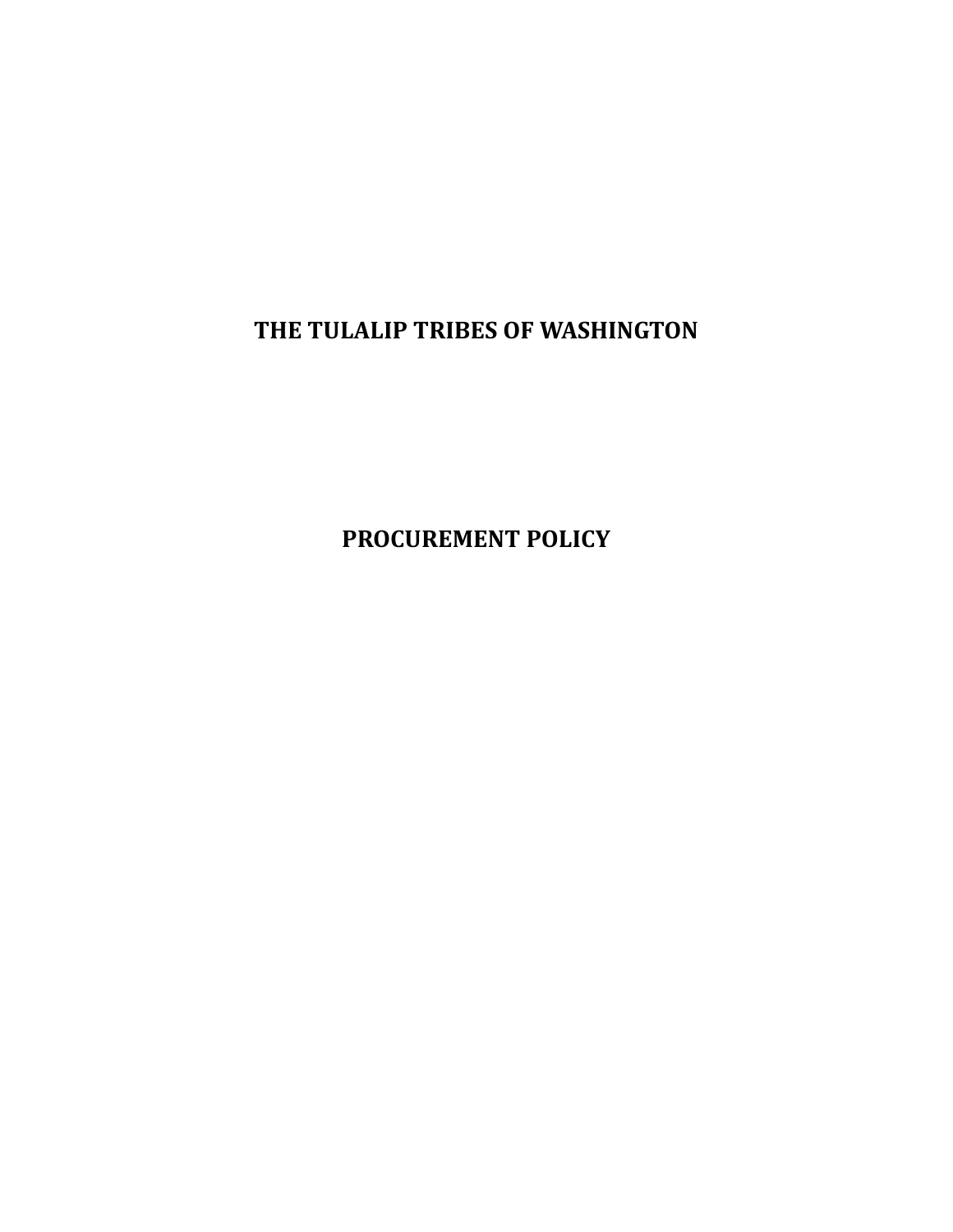# **TABLE OF CONTENTS**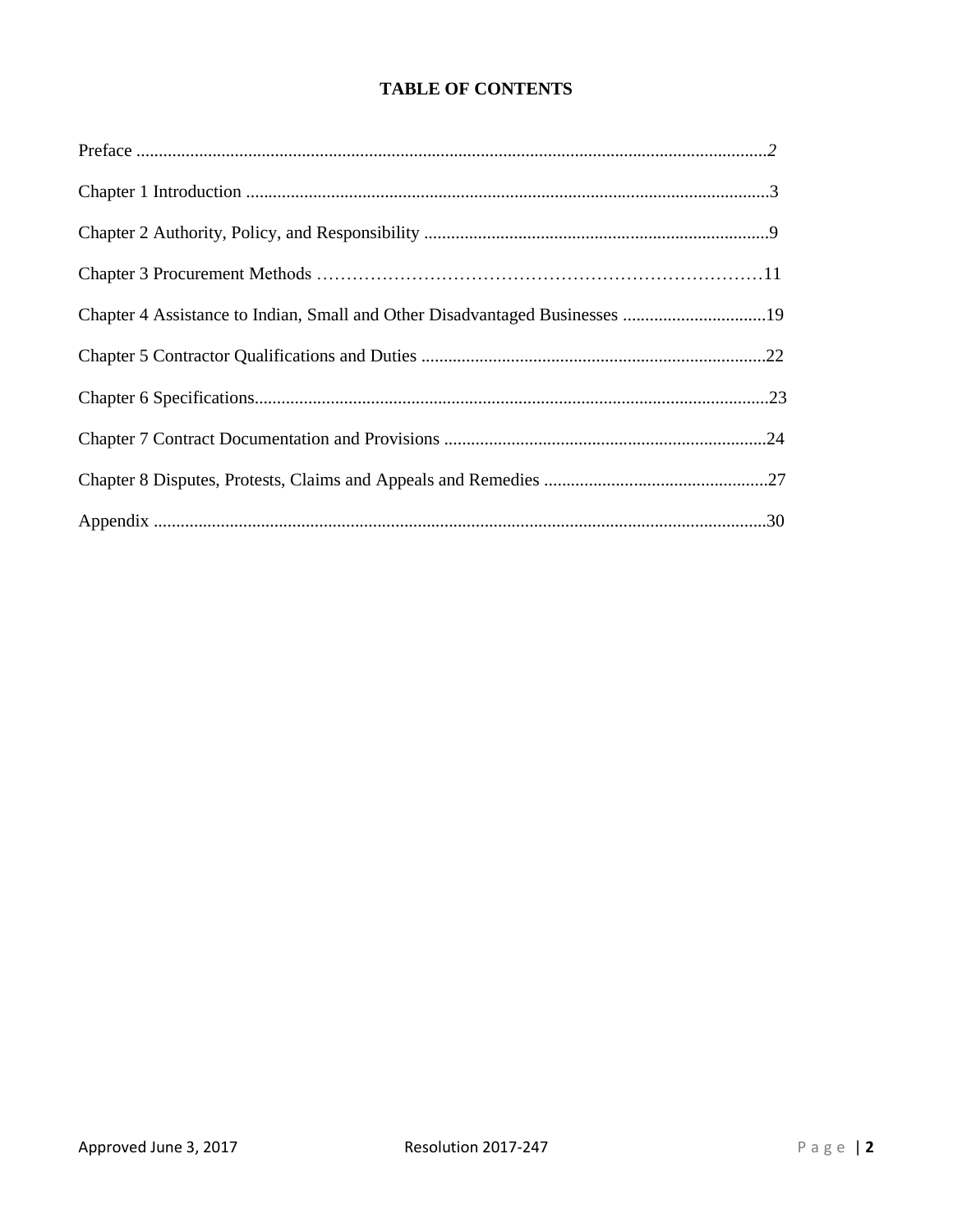# **PREFACE**

This Policy of Procurement complies with the procurement standards in OMB Super Circular 2 CFR 200 and the P.L. 93-638 procurement standards at 25 C.F.R. 900, Subpart F.

When inconsistencies exist between the procurement system and the terms of any grant or contract, the terms of the grant or contract shall govern.

Applicable federal law shall take precedence if conflicts exist between these policies and applicable Federal Law. If conflict exists between these policies and applicable Federal Law, only the conflicting section of these policies shall be voided. All other severable policies shall remain in force.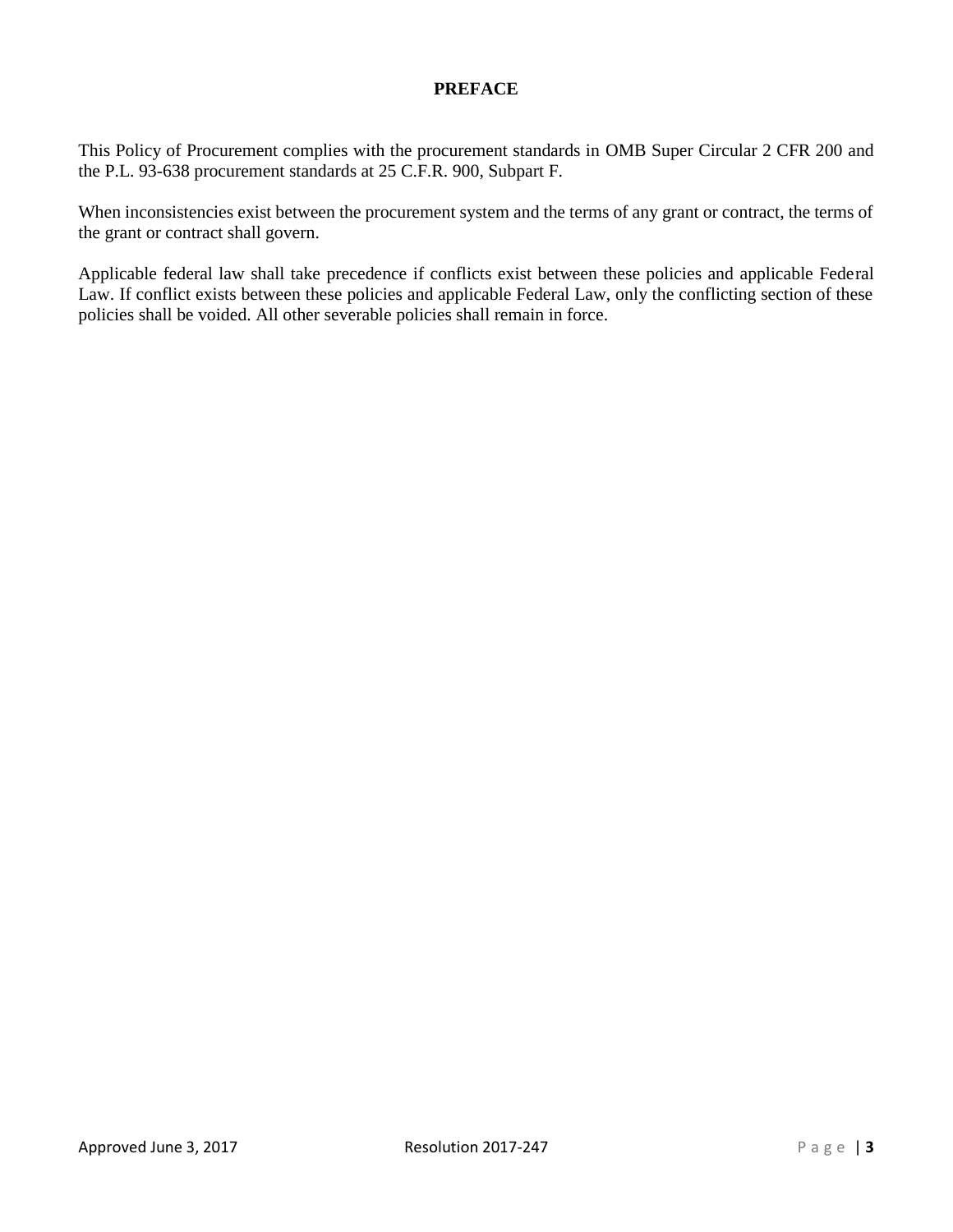## **INTRODUCTION**

## **CHAPTER 1**

## **1-1 PURPOSE**

This document establishes standards and guidelines for the procurement of supplies, equipment, construction, and services for all operations of the Tulalip Tribes including those related in whole or in part to Federal, State and Private awards. This policy shall ensure that the acquisition of materials and services are obtained efficiently, economically, and in compliance with the provisions of applicable Federal statute, regulation, or Executive Orders.

This Procurement Policy is designed to:

- 1) Provide for the fair and equitable treatment of all persons or firms involved in purchasing by the Tulalip Tribes
- 2) Assure that supplies, services, and construction are procured efficiently, effectively and at the most favorable prices available to the Tulalip Tribes; promote competition in contracting
- 3) Provide safeguards for maintaining a procurement system of quality and integrity
- 4) Assure that Tulalip Tribes purchasing actions are in full compliance with applicable Federal statutes and Tribal laws.

## **1-2 APPLICATION**

This Procurement Policy shall apply to all contracts for the procurement of supplies, services, and construction entered into by the Tulalip Tribes after the effective date of this Policy. It shall apply to purchasing, irrespective of the source of funds, including contracts which do not involve an obligation of funds (such as concession contracts); however, nothing in this Policy shall affect the terms and conditions of any grant, contract, gift, or bequest that are otherwise consistent with law. When both Federal and non-Federal funds are used for a project, the work to be accomplished with the Federal funds should be separately identified, and Federal Government's Indian preference regulations must be applied to the work financed by the Federal government. If it is not possible to separate the funds, then the Federal Government's Indian Preference regulations shall be applied to the total project.

#### **1-3 DEFINITIONS**

The terms used in this Policy shall be defined as set forth in OMB Circular 2 CFR 200, the Common Rule, Section .36 and as set forth below:

*Acquisition Cost* - Acquisition cost of an item of purchased equipment means the net invoice unit price of the property including the cost of modifications, attachments, accessories, or auxiliary apparatus necessary to make the property usable for the purpose for which it was acquired. Other charges such as the cost of installation, transportation, taxes, duty or protective in-transit insurance, shall be included or excluded from the unit acquisition cost in accordance with Generally Accepted Accounting Principles.

*Architect-Engineer and Land Surveying Services -* Those professional services within the scope of the practice of architecture, professional engineering, or land surveying, as defined by the laws of the State.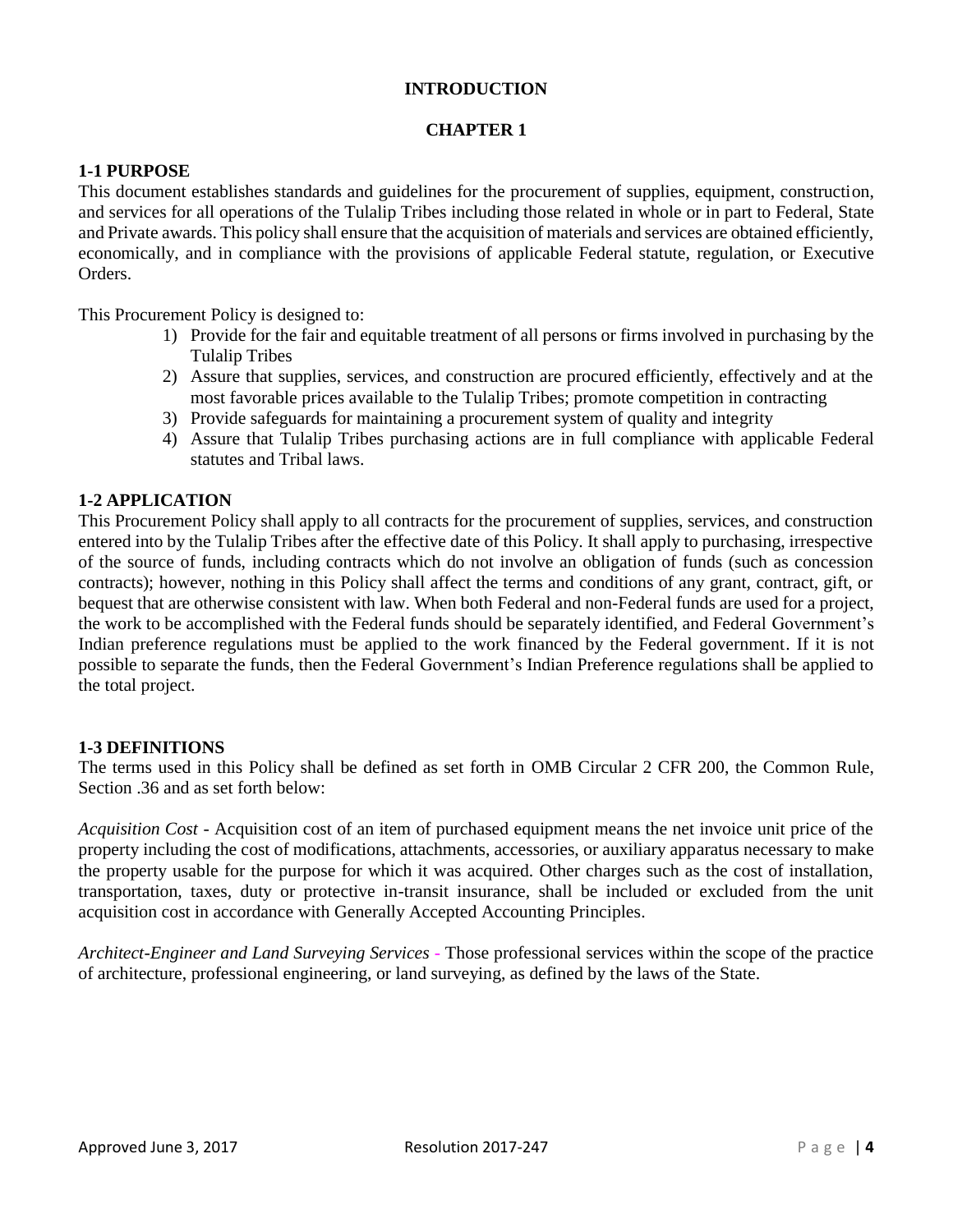*Awarding agency means:*

- 1) Federal or State agency with respect to a grant or contract, and
- 2) The Pass-thru Entity (non-federal) that awarded a federal or state grant to another non-federal entity

*Brand Name or Equal Specification -* A specification limited to one or more items by manufacturers' names or catalogue numbers to describe the standard of quality, performance, and other salient characteristics needed to meet Tribe's requirements, and which provides for the submission of equivalent products*.*

*Change Order* - A written order signed and issued by the Procurement Officer, directing the contractor to make changes which the "Changes" clause of the contract authorizes the Procurement Officer to order unilaterally with or without the consent of the contractor.

*Confidential Information* - Any information which is available to an employee only because of the employee's status as an employee of The Tulalip Tribe and is not a matter of public knowledge or available to the public on request.

*Construction -* The process of building, altering, repairing, improving, or demolishing any public structure or building, or other public improvements of any kind to any real property. It does not include the routine operation, routine repair, or routine maintenance of existing structures, buildings, or real property.

*Contract Modification (bilateral change*). Any written alteration in specifications, delivery point, rate of delivery, period of performance, price, quantity, or other provisions of any contract accomplished by mutual action of the parties to the contract.

*Contract* - (except as used in the definitions for "grant" and "sub grant" in this section and except where qualified by "Federal") a legal instrument by which a non-federal entity purchases property or services needed to carry out a project or program. See 2 CFR200.22 contract.

*Contractor -* Any person or entity having a contract with the Tulalip Tribes of Washington.

*Cost Analysis -* The evaluation of the separate elements (e.g., labor, materials) that make up a total cost proposal or price to determine if they are allowable, reasonably priced, and are directly related to the requirements of the project, services or purchase being sought.

*Cost Data* - Information concerning the cost of labor, overhead, and other cost elements which are expected to be incurred or which have been actually incurred by the contractor in performing the contract.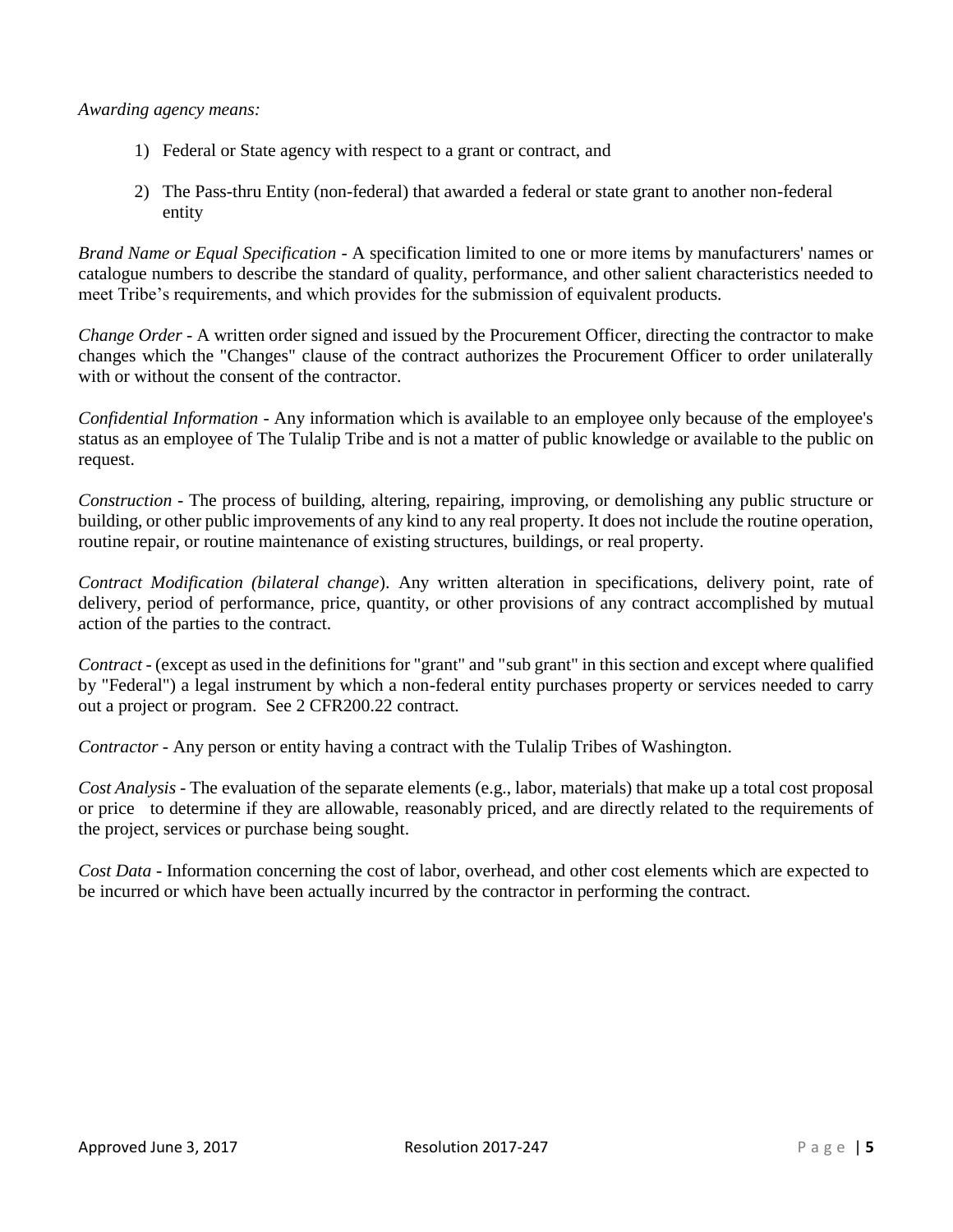*Cost-Reimbursement Contract -* A contract under which a contractor is reimbursed for costs which are allowable and allocable in accordance with the contract terms and the provisions of this Manual, and a fee or profit, if any.

*Cost-type contract -* A contract or subcontract under a grant or contract in which the contractor or subcontractor is paid based on the costs it incurs, with or without a fee.

*Direct or Indirect Participation* - Involvement through decision, approval, disapproval, recommendation, preparation of any part of a purchase request, influencing the content of any specification or procurement standard, rendering of advice, investigation, auditing, or in any other advisory capacity.

*Disadvantaged Business -* A small business that is owned, managed, and controlled by a majority of persons, not limited to members of minority groups, who have been deprived of the opportunity to develop and maintain a competitive position in the economy because of social disadvantages.

*Employee* - An individual drawing a salary or wages from the Tulalip Tribes, whether elected or not; any noncompensated (volunteer) individual performing personal services for the Tribe or any department, agency, commission, council, board, or any other entity established by the executive or legislative branch of the Tribe; and any non-compensated individual serving as an elected official of the Tribe.

*Equipment -* Tangible, nonexpendable, personal property having a useful life of more than one year and an acquisition cost of \$5,000 or more per unit.

# *Financial Interest*

- 1) Ownership of any interest or involvement in any relationship from which, or as a result of which, a person within the past year has received, or is presently or in the future entitled to receive, more than \$100.00 per year, or its equivalent;
- 2) Ownership of 5% of any property or business; or
- 3) Holding a position in a business such as officer, director, trustee, partner, employee or the like, or holding any position of management.

*Gratuity -* A payment, loan, subscription, advance, deposit of money, service, or anything of more than nominal intrinsic value, present or promised, unless consideration of substantially equal or greater value is received.

*Immediate Family* - As defined in the Tulalip Employee Handbook: spouse, children, parents, siblings, nieces, nephew, grandparents, grandchildren, uncles, aunts, first cousins, step and foster children, step grandchildren, parents who have lost an unborn child, brothers-in law, sisters-in-law, parents-in-law, siblings-in-law, niecesin-law, nephews-in-law, grandparents-in-law, uncles-in-law, aunts-in-laws, and first cousin-in-law.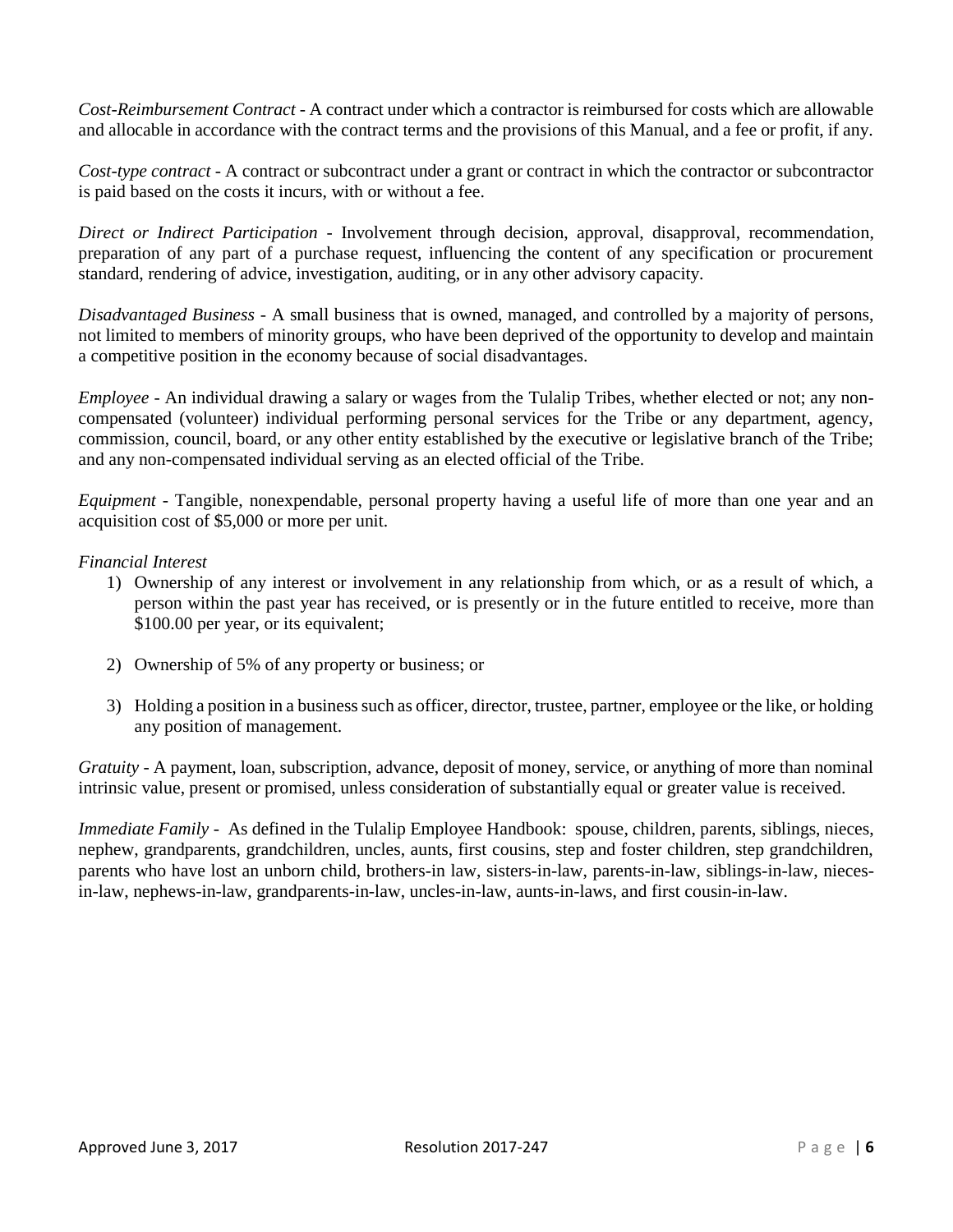*Indian Owned Business* - Any business which is owned, managed and controlled as defined in the TERO Code which is hereby incorporated by reference for purposes of determination of Indian status and eligibility.

*Invitation for Bids* - All documents, whether attached or incorporated by reference, utilized for soliciting sealed bids.

*Obligations -* Orders placed for property or services, contracts and sub grants awarded, and similar transactions during a given period that will require payment by the grantee during the same or a future period.

*Office of Management and Budget –* OMB is the Executive Office of the President, Office of Management and Budget.

*Percentage of Completion Method -* A system under which payments are made for construction work according to the percentage of completion of the work performed, rather than to the grantee's cost incurred.

*Price Analysis* - The evaluation of price data, without analysis of the separate cost components and profit as in cost analysis, which may assist in arriving at prices to be paid and costs to be reimbursed*.* 

*Pricing Data – Factual information concerning prices for items substantially similar to those being procured.* Prices in this definition refer to offered or proposed selling prices, historical selling prices and current selling prices. The definition refers to data relevant to both prime and subcontract prices.

*Prior approval* – Refers to documentation evidencing consent prior to incurring specific cost.

*Procurement -* The buying, purchasing, renting, leasing, or otherwise acquiring of any supplies, services, or construction. It also includes all functions that pertain to the obtaining of any supply, service, or construction, including description of requirements, selection, and solicitation of sources, preparation and award of contract, and all phases of contract administration.

*Qualified Products List -* An approved list of supplies, service, or construction items described by model or catalogue numbers, which, prior to competitive solicitation, the Tribe has determined will meet the applicable specification requirements.

*Real Property -* Real property means land, including land improvements, structures and appurtenances thereto, excluding movable machinery and equipment*.* 

*Request for Proposals -* All documents whether attached or incorporated by reference utilized for soliciting proposals.

*Responsible Bidder or Offeror -* A person who has the capability in all respects to perform fully the contract requirements and the tenacity, quality, perseverance, experience, integrity, reliability, capacity, record of past performance, facilities, equipment, and credit which will assure good faith performance.

*Responsive Bidder -* A party who has submitted a bid that conforms in all material respects to the requirements set forth in the invitation for bid.

*Services -* The furnishing of labor, time, or effort by a contractor, not involving the delivery of a specific endproduct other than reports, which are merely incidental to the required performance. This term shall not include agreements or collective bargaining agreements.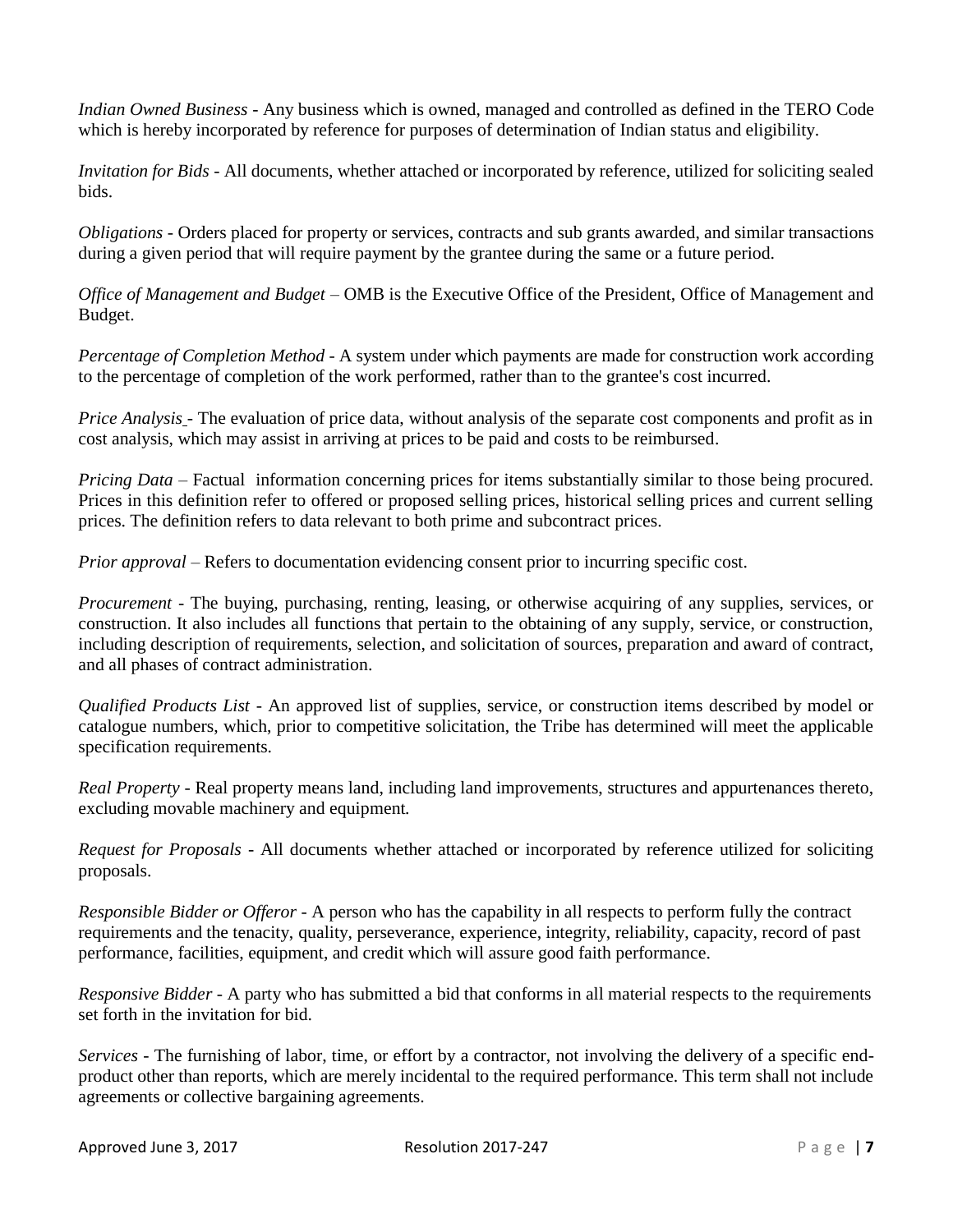*Small Business -* A United States business that is independently owned and is not dominant in its field of operation, or is not an affiliate or subsidiary of a business dominant in its field of operation as defined by the Small Business Administration.

*Specification -* Any description of the physical, performance or functional characteristics or of the nature of a supply, service, or construction item. It may include a description of any requirement for inspecting, testing, or preparing a supply, service, or construction item for delivery.

*Supplies* - All tangible personal property other than "equipment" as defined in this part.

*Terms of a grant or sub grant or contract* - Refers to all requirements of the grant or sub grant or contract, whether in statute, regulations, or the award document.

This policy does not include payment conditions issued in accordance with Treasury Circular 1075, or individual grantee requirement that usually accompany grant awards under "special conditions."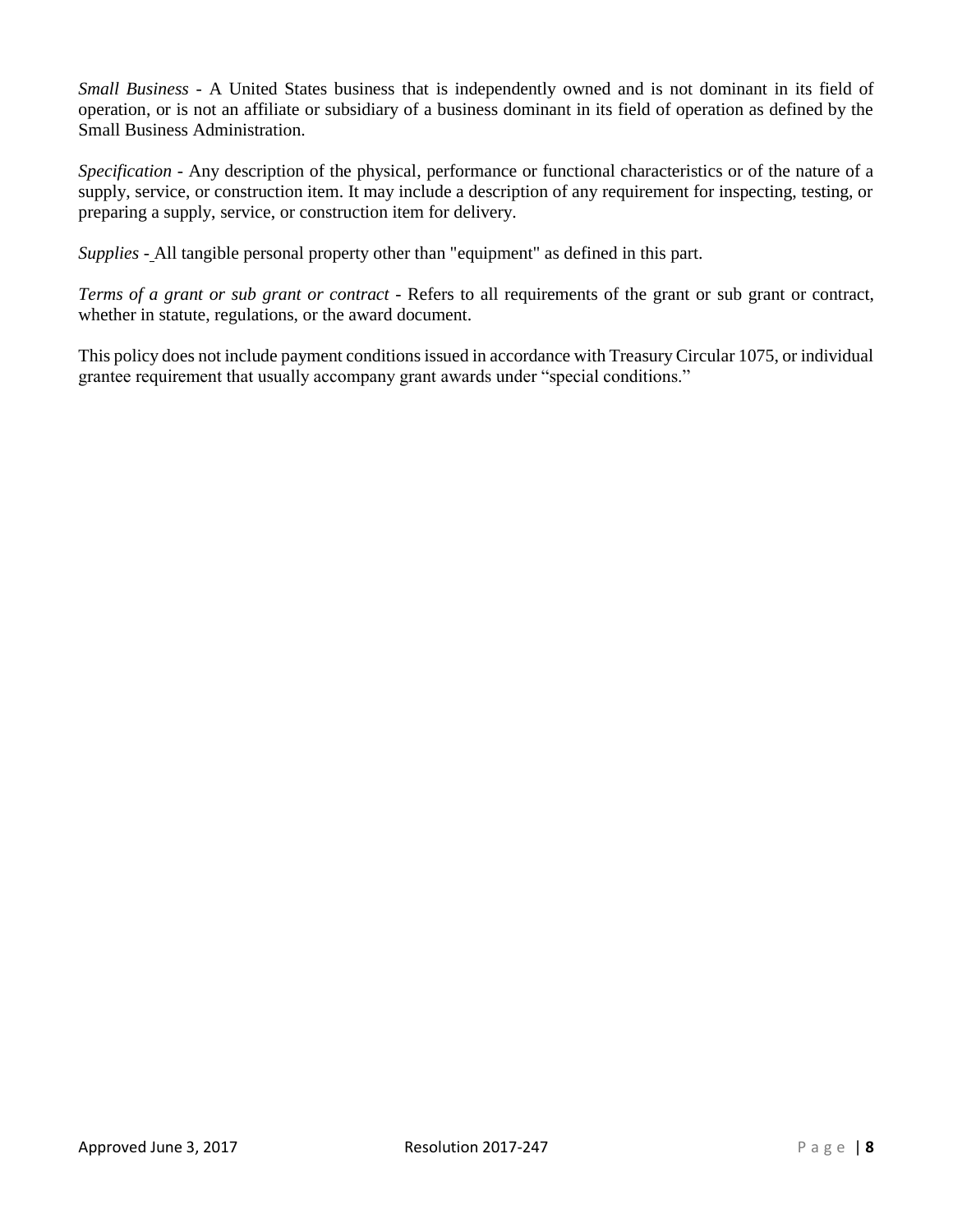# **AUTHORITY, POLICY AND RESPONSIBILITY**

# **CHAPTER 2**

# **2-1 AUTHORITY**

Authority to contract, as well as ultimate responsibility for all procurement activities, is vested in the Executive Director and the Board of Directors. Authority shall be delegated to each individual program supervisor to perform the following:

- Procure goods and services necessary for their particular program
- Make purchases by public bid.
- Control and manage receipt and shipment of all goods related to their program.
- Control and manage material that may be stored or stocked for overall economy or to maintain services.
- Control the acquisition and utilization of property, make declaration of excess material, and authorize the disposal of excess property and salvage materials.
- Control the acquisition, construction, and repair of real property.
- Determine the type of contracts that will promote the best interest of the Tulalip Tribes and make determinations require in connections as to costs, fee and incentive type contracts.
- Terminate contracts for default or for the convenience of the Tulalip Tribes on notification of noncompliance.

## **2-2 CONTRACTING OFFICER/CONTRACTING AGENCY**

All procurement transactions shall be administered by the Contracting Officer/Agency, who shall be the Executive Director or other individual the Executive Director designates in writing. The Contracting Officer may issue operational procedures (such as a procurement handbook or standard operating procedures) to implement this Policy. The Contracting Officer shall also establish a system of sanctions for violations of the ethical standards described herein, consistent with applicable Federal or Tribal law.

# **2-3 DUTIES OF CONTRACTING OFFICER/CONTRACTING AGENCY**

The Executive Director or his/her designee shall ensure that:

*A. Form:* Contracts and modifications are in writing, clearly specifying the desired supply or hardware item, services or construction, and are supported by sufficient documentation regarding the history of the procurement, including as a minimum the method of procurement chosen, the selection of the contract type, the rationale for selecting or rejecting offers, and the basis for the contract price.

*B. Bid Solicitation Timelines* (excludes micro and small purchases)**:** Public notice is given for each upcoming procurement at least 10 days before a solicitation is issued. A minimum of 30 days for major construction contract and 15 days for other contracts is provided for preparation and submission of bids or proposals. Notice of contract awards is made available to the public*.* 

*C. Methods of Procurement:* Solicitation procedures are conducted in full compliance with Federal standards stated in OMB Circular 2 CFR 200 and the Indian preference requirements and methods of procurement at 25 U.S.C. §450e*.* 

*D. Contract Cost and Price*: A cost or price analysis (2 CFR200.323) is performed with every procurement above the Simplified Acquisition Threshold (2 CFR 200.088), including contract modifications.

*E. Sealed Bids & Competitive Proposal:* For sealed bid contracts, contract award is made to the responsive and responsible bidder offering the lowest price, consistent with the Indian Preference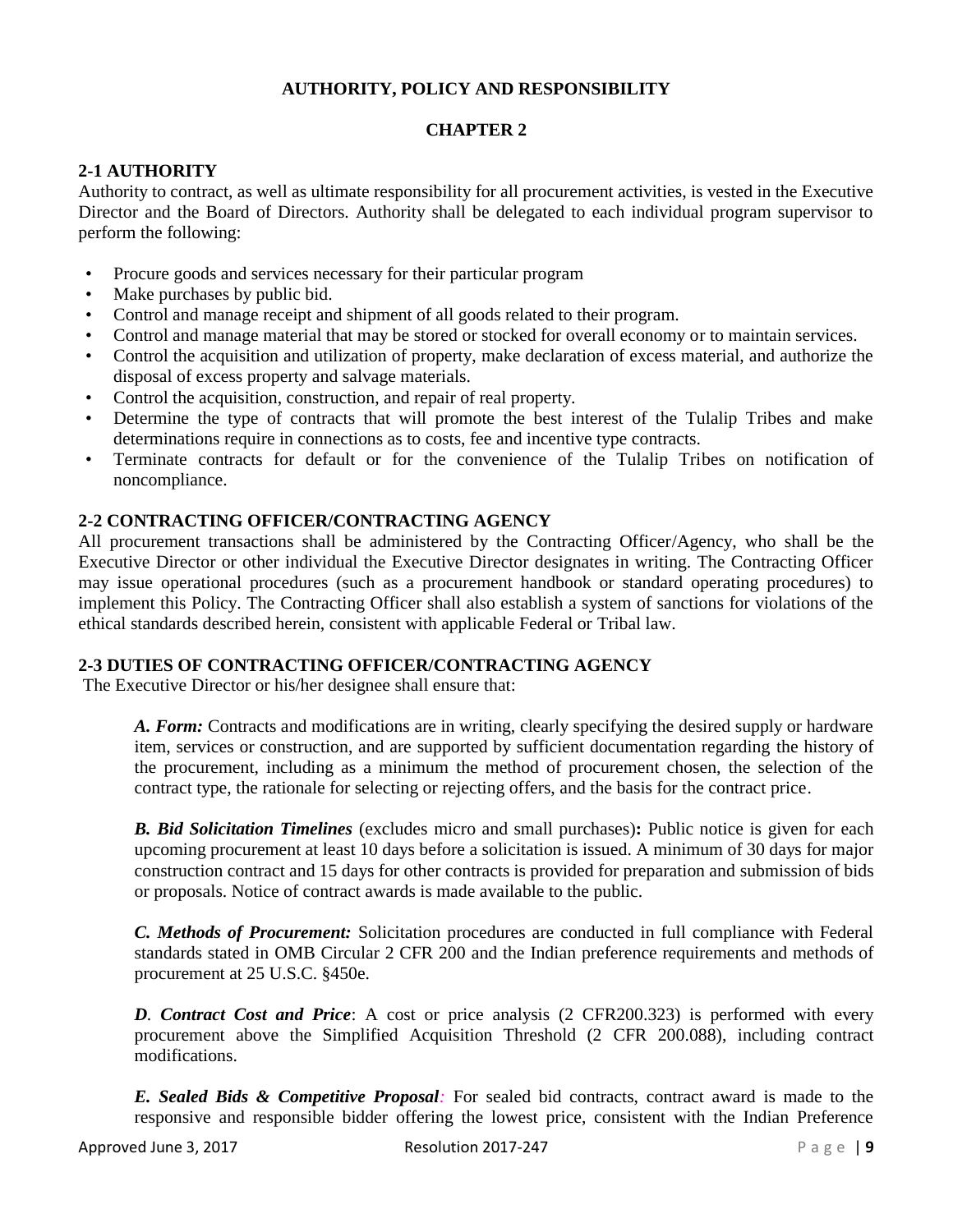requirements. For Competitive proposals, the contract award is made to the offeror whose proposal is most advantageous and which offers the greatest value to the Tulalip Tribes, considering price, technical, and other factors as specified in the solicitation, including Indian Preference. Unsuccessful firms are notified in writing.

*F. Budget***:** There are sufficient unencumbered funds available to cover the anticipated cost of each procurement before contract award or modification (including any change order) is made. All work shall be inspected before payment, and payment shall be issued promptly for contract work performed and accepted.

*G. Safe Guarding of Assets:* Procedures for inventory control, storage and protection of goods and supplies, and issuance of, or other disposition of, supplies and equipment are established in accordance with OMB Circular 2 CFR 200.313 (d)3.

*H. Compliance:* The Tulalip Tribes adhere to the procurement and program requirements of OMB Circular 2 CFR 200 and 25 C.F.R. Part 900, Subpart F; The Tulalip Tribes comply with applicable Federal compliance requirements, as provided in the this Policy and grant award notice.

*I. Documentation:* Sufficient records are maintained to detail the significant history of a procurement including, but not limited to, rationale for the method of procurement, selection of contract type, contractor selection or rejection, and the basis for the contract price.

# **2-4 PROCUREMENT POLICY AMENDMENTS**

This Policy and any changes made hereto shall be submitted to the Board of Directors for approval. The Board appoints or delegates procurement authority to the Executive Director and is responsible for ensuring that any procurement policies adopted are appropriate for the Tulalip Tribes.

**2-5 CODE OF CONDUCT (TERO CODE 9.05.130)**Any individuals shall be disqualified from any actions involving the decision process of employment or contracting where they have a personal interest or ownership in or involve an immediate family member. This may include personal relationship where there is a perception or appearance that they cannot act fair and without bias. [Res. 2012-257]

#### **Prohibition Against Contingent Fees**

Contractors shall not retain a person to solicit or secure the contract for a commission, percentage, brokerage, or contingent fee.

Penalties, sanctions or other disciplinary actions for the violation of these standards and policies will be enforced in accordance with the Tulalip Tribes Employee Handbook.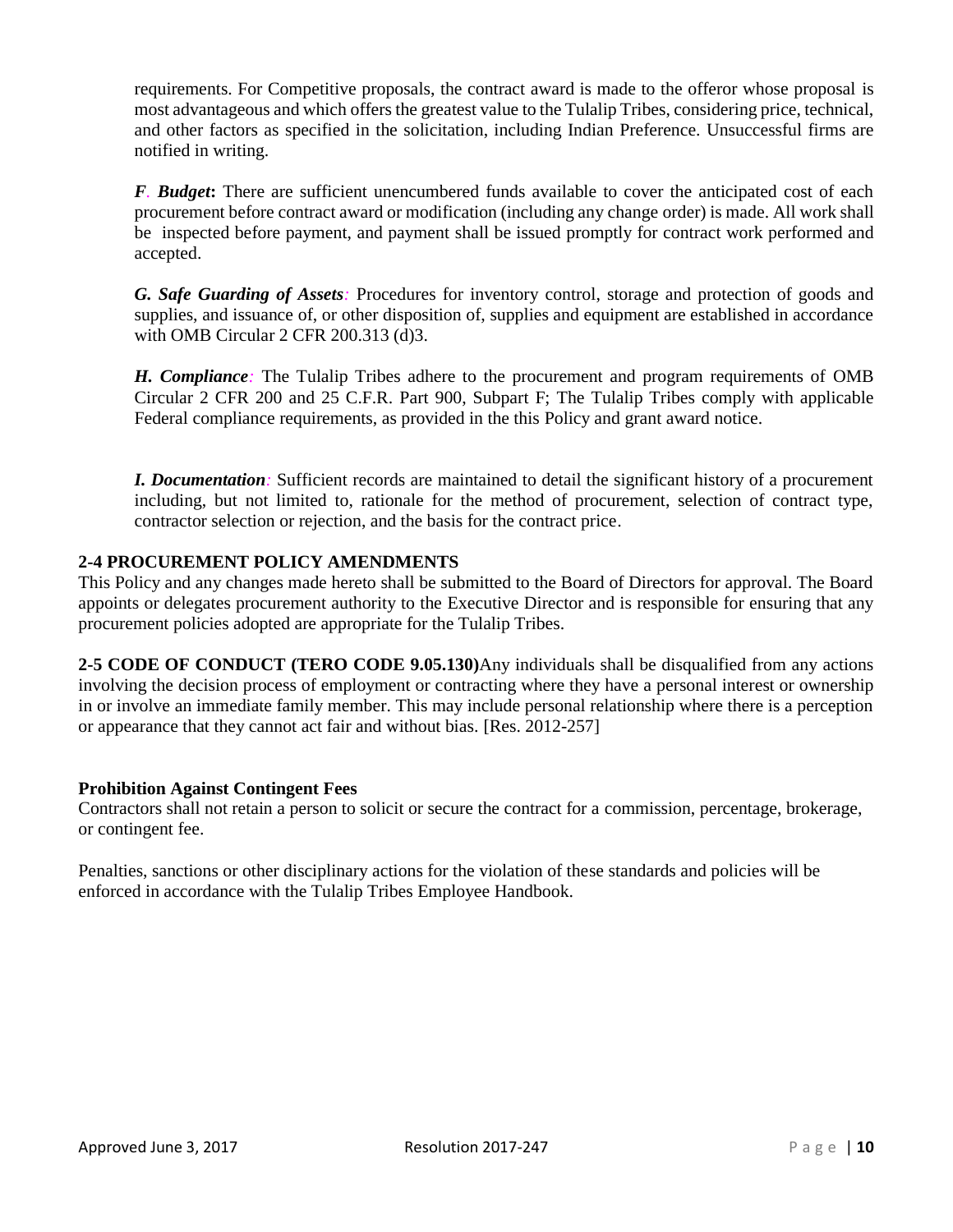## **PROCUREMENT METHODS**

#### **CHAPTER 3**

### **3-1 ESTABLISHING NEED**

The first step in the procurement cycle is to decide what property is needed. The property requisition must JUSTIFY spending the money to achieve an objective of the Tribes organization or grant. Justification shall include the following:

- 1) Identification of the need
- 2) Approval from the funding agency (if required) in the case of a grant, or approval from the appropriate authority for Tribes ordinary operations,
- 3) Identification of the person (Contracting Officer/Agency) within the Tribe who will initiate the request for property acquisition.
- 4) Relevancy and Benefit and contribution to program objectives.

Executive Directors are responsible for ensuring that the objectives of their program or grants are met, and have the authority to issue a request to purchase property. The individual who makes the request must also justify the need for such property. He/She must define what the need for the property is, what the property will be uses for, and any other important considerations. This justification shall be furnished to the federal agency (if required) when the funds are coming from federal grants before the property is acquired.

Before acquiring new property, the property request shall be reviewed by a tribal official to be sure that existing property (i.e. - similar property from some other part of the organization) cannot meet the need. When appropriate, analysis shall be made of lease and purchase alternatives to determine which would be the most economical and practical procurement.

If is of primary importance that the tribal organization keeps records of sufficient detail:

- The request for purchase
- The supporting justifications (rational for method of procurement)
- Basis of price/cost of procurement
- The approval of the funding agency (if required), if a grant or the approval of the appropriate tribal official.

For grant related purchases, the requisition form must be filled out (see appendix) one copy shall be submitted to the funding agency if required and other copy must be kept in the tribal organization's property records. If the approval was not in the grant award, the written approval from the *funding agency* must be attached to the property requisition.

#### **3-2 METHODS OF PROCUREMENT TO BE FOLLOWED (2 CFR 200.320)**

The office of Management and Budget (OMB) requires that all non-federal entities must use one of the following methods of procurement:

- A. Procurement by Micro-Purchase
- B. Procurement by Small-Purchase Procedures
- C. Procurement by Sealed Bid
- D. Procurement by Competitive Proposal
- E. Procurement by Noncompetitive Proposal (sole source)
- F.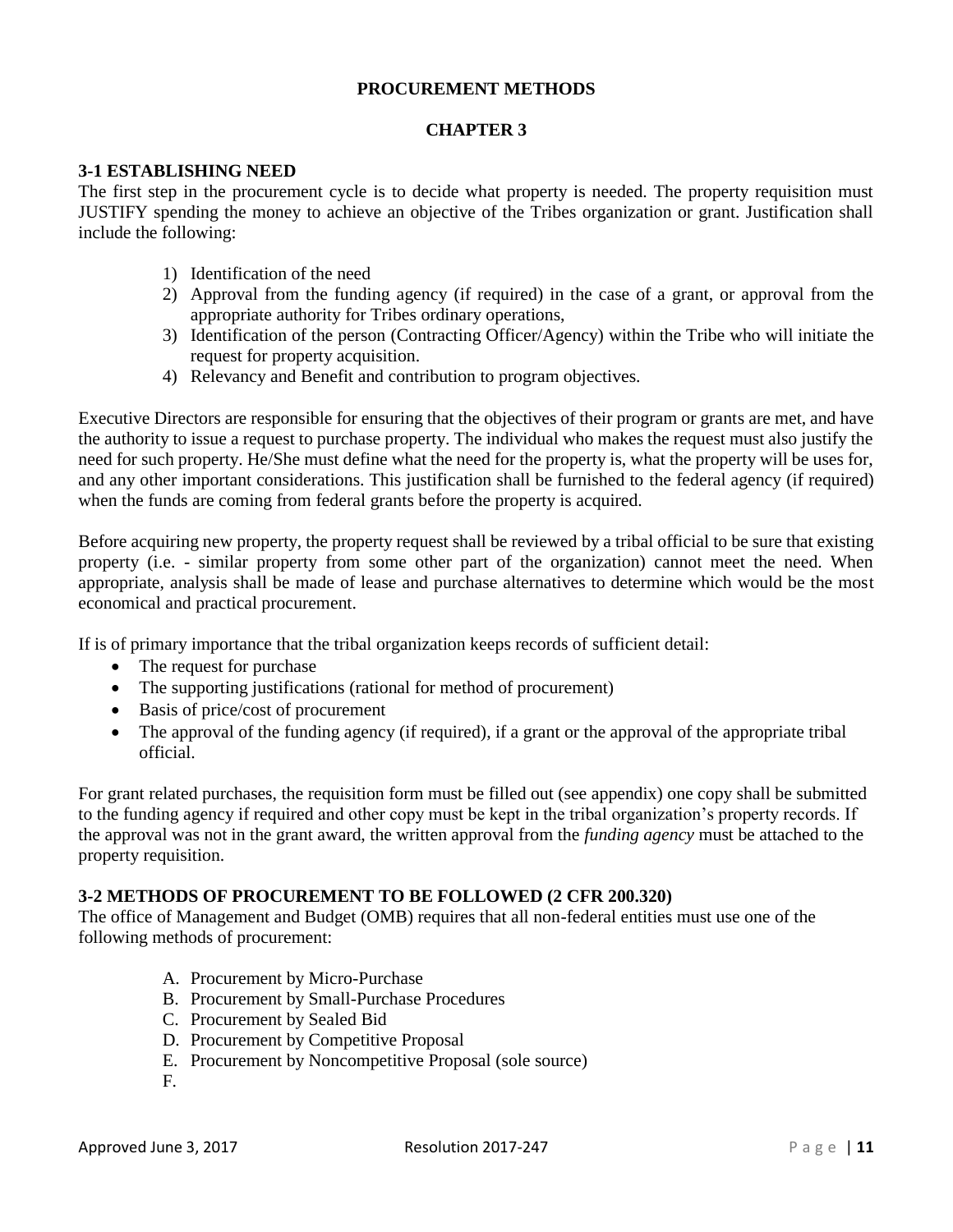# **A. MICRO – PURCHASING**

Procurement by micro-purchase is used to secure supplies or services (non-construction) with an aggregate dollar amount not to exceed the micro-purchase threshold (2 CFR 200.67); however, if practical the Tribe shall distribute micro purchases equitably among qualified suppliers. Micro purchases may be awarded without soliciting competitive quotations if the Tribe considers the price to be reasonable. Contracts/purchases shall not be artificially divided as to constitute a micro purchase under this section.

## **B. PROCUREMENT BY SMALL PURCHASE PROCEDURES**

Small purchase procedures are those relatively simple and informal procurement methods for securing services, supplies, or other property that do not cost more than the Simplified Acquisition Threshold (2 CFR 200.88). If small purchase procedures are used, price or rate quotations must be obtained from an adequate number of qualified sources. Contracts/purchases shall not be artificially divided as to constitute a small purchase under this section. Tulalip will implement the following purchase milestones:

- 1) Purchases <\$10,000
	- a. On face of purchase order make a written notation that a price check comparison was made with 1 (one) competing vendor (identify vendor).
- 2) Purchases >\$10,000 but < \$25,000
	- a. On face of purchase order make a written notation that a price check comparison was made with 2 (two) competing vendor (identify vendors).
- 3) Purchases >\$25,000 but <\$50,000
	- a. On face of purchase order make a written notation that a price check comparison was made with 3 (three) competing vendor (identify vendors).
- 4) Purchases >\$50,000 but < \$150,000
	- a. RFP (Request for Proposal) required.

The most common method for small purchases will be through the issuance of a *purchase order*, signed by the accounts payable clerk after receiving a purchases request signed by the responsible Executive Director (or delegate). This is a document addressed to the supplier requesting future delivery of supplies, or the future performance of non-personal services, in accordance with the terms of the purchase order in exchange for a promise by the buyer to pay the price stated in the purchase order in the event of such delivery or performance. However, at all times, the executive director shall be analyzing the cost and questioning whether it is reasonable, and periodically checking if prices or services are better elsewhere.

**Tribal Preference (TERO Code 9.05.110)**: The Tulalip Tribes shall to the greatest extent feasible, provide preference to Indian-owned economic enterprises and Indian organizations and shall endeavor to maintain and/or refer to lists of qualified Indian supply sources (NAOB registry). The Tulalip Tribes shall require a statement from all contractors agreeing to provide Indian preference in subcontracting, training, and employment and shall specify the method to be used. The Tulalip Tribes shall document its efforts in providing Indian preference. If no quotations are solicited or received from Indian-owned economic enterprises or Indian organizations, the Tulalip Tribes shall document the procurement file with the reasons for the lack of Indian participation. See TERO code '*Native American Preference – Contracting and Procurement'* 9.05.110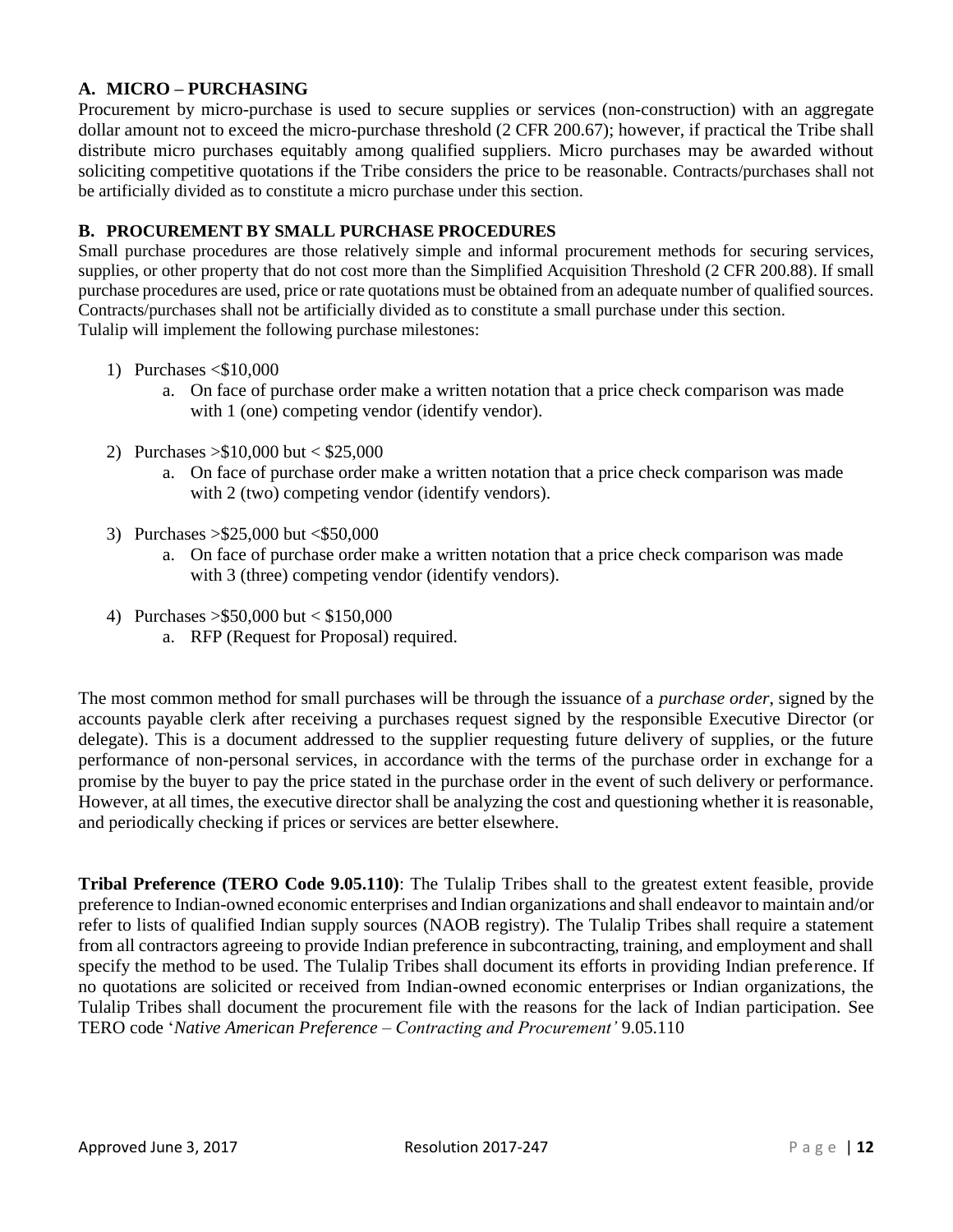# **C. PROCUREMENT BY SEALED BID**

Competitive Sealed Bids (formal advertising), bids are publicly solicited and a firm-fixed price contract (Lump sum or unit price) is awarded to the responsible bidder whose bid, conforming with ALL the material terms and conditions of the invitation for bid, is lowest in price (lowest *responsive*, responsible bid). This is the preferred method for procuring construction and equipment.

In order for Sealed Bidding to be feasible, appropriate condition must be present, including as a minimum, the following:

- 1) A complete, adequate and realistic specification or purchase description is available. The invitation for bids will include any specifications and pertinent attachments and shall define the items or services in sufficient detail in order for the bidder to properly respond with a price. (See appendix for requirements).
- 2) Two or more responsible suppliers are willing and able to complete effectively for the business.
- 3) The procurement lends itself to a firm-fixed-price contact, and selection of the successful bidder can appropriately be made principally on the basis of price.

If Sealed Bids are used for procurement, the following *requirements* shall apply:

- 1) Allowing sufficient time prior to the date set for opening of bids, bids shall be solicited from an adequate number of known suppliers, at least three (3). In addition, the invitation shall be publicly advertised in an appropriate media at least statewide.
- 2) The invitation for bids, including specification and pertinent attachments, shall clearly define the times or services needed in order for the bidder to properly respond.
- 3) All bids shall be opened publicly at the time and place stated in the invitation for bids.
- 4) A firm-fixed-price contract award shall be made by written notice to that responsive, responsible bidder whose bid, conforming to the invitation for bids, is the lowest. Where specified in the bidding documentation, factors such as Tribal Preference, prompt payment discounts, transportation cost and taxes shall be considered in determining the lowest bid. Payment discounts may be used to determine low bid when prior experience of the Tulalip Tribes organization indicates that such discounts are generally taken.
- 5) Any or all bids may be rejected when there are sound documented business reasons in the best interest of The Tulalip Tribes. Sound documented reasons are those defined in 48 CFR Part 14.

# **Tulalip Bid Award Process (TERO Code 9.05.320)**

Refer to TERO code for specific determination factors for award selections.

# **D. PROCUREMENT BY COMPETITIVE PROPOSALS**

Approved June 3, 2017 **Resolution 2017-247** P a g e | **13** In competitive negotiation proposals are requested from a number of sources and the request for proposal is publicized. Negotiations are normally conducted with more than one source submitting offers, and either a fixed price or cost reimbursement type contract is awarded, as appropriate. It is generally used when conditions are not appropriate for sealed bids. This is the required methods of procurement for items costing more than \$150,000 unless sealed bid procurement is possible pursuant to 2 CFR 200.320(c) and is typically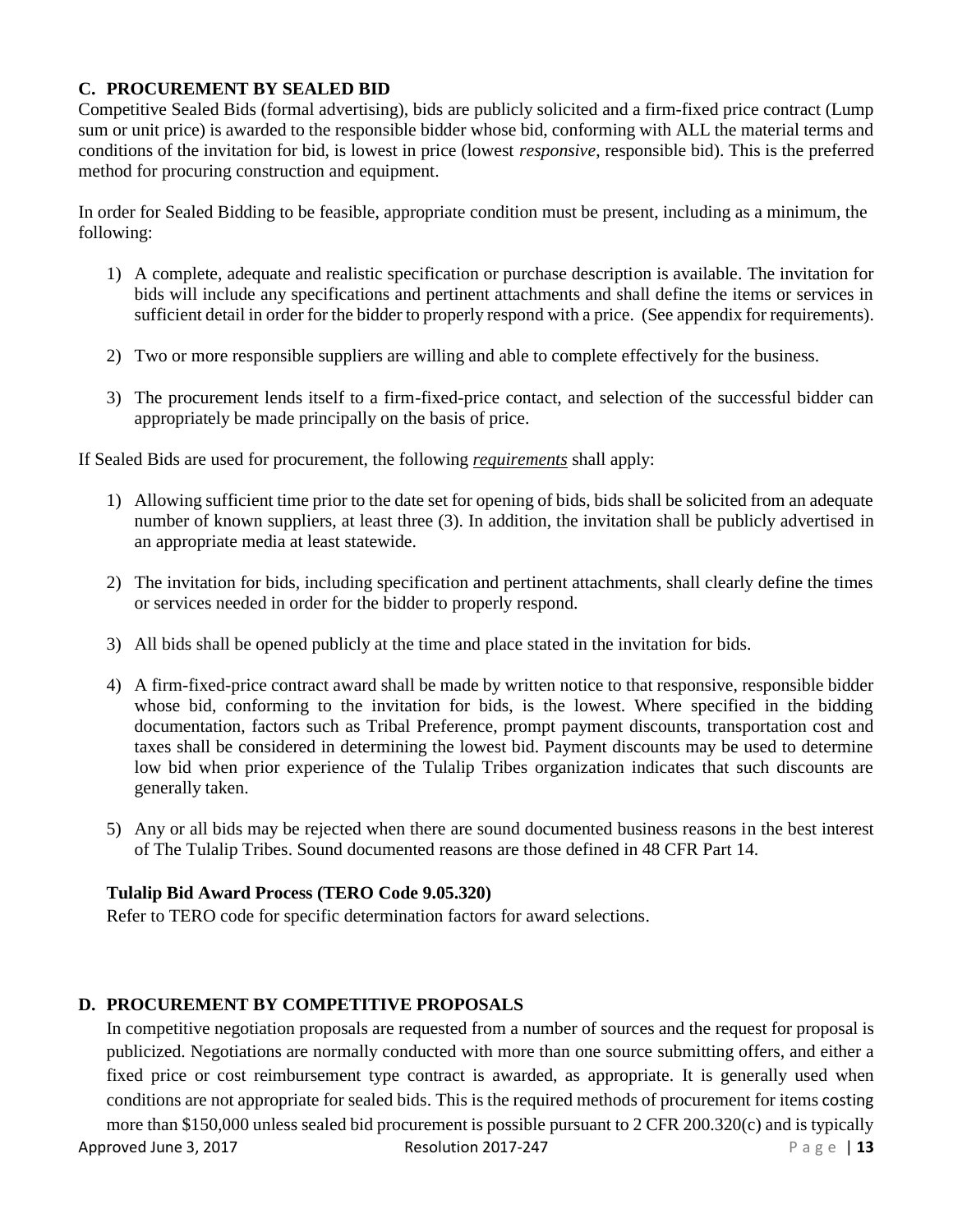used for purchase of professional services. If competitive proposals are used for procurement, the following requirement shall apply:

- 1) Proposals must be solicited from an adequate number of qualified sources to permit reasonable competition consistent with nature and requirements of procurement.
- 2) The request for proposal shall be publicized and identify all evaluation factors and their relative importance. Reasonable request by other sources to compete must be considered to the maximum extent practicable.
- 3) The request for proposal shall identify all significant, evaluation factors, including price or cost where required and their relative importance, and the time frame for performance.
- 4) The Tribe shall provide mechanisms (Score Sheet, see Appendix) for technical evaluations of the proposals received; for determination of responsible bidders; for the provision of written or oral discussions/negotiation of both technical information and cost data; and selection for contract awards.
- 5) Contracts must be awarded to the responsible offeror whose proposal will be most advantageous to the Tribe, with price and other factors considered. Unsuccessful bidders shall be notified promptly.
- 6) The Tribe may use competitive proposal procedures for qualifications-based procurement of architectural/engineering (A/E) professional services whereby competitor's qualifications are evaluated and the most qualified competitor is selected, subject to negotiation of fair and reasonable compensation. The method, where price is not used as a selection factor, can only be used in procurement of A/E professional services. It cannot be used to purchase other types of services through A/E firms are a potential source to perform the proposed effort.

The invitation for bids will include any specifications and pertinent attachments and shall define the items or services in sufficient detail in order for the bidder to properly respond with a price.

# **Tulalip Bid Award Process (TERO Code 9.05.320)**

Refer to TERO code for specific determination factors for award selections.

# **E. PROCUREMENT BY NONCOMPETITIVE PROPOSAL (SOLE SOURCE)**

Procurement by noncompetitive proposals is procurement through solicitation of a proposal from only one source and may be used only when one or more of the following circumstances apply:

- 1) The item is available only from a single source
- 2) The Tribal need, public exigency or emergency for the requirement will not permit a delay resulting from competitive solicitation (see TERO code 'I*mminent need and emergency award process*' 9.05.360)
- 3) The Federal awarding agency or pass-through entity expressly authorizes noncompetitive proposals in response to a written request from the non-federal entity; or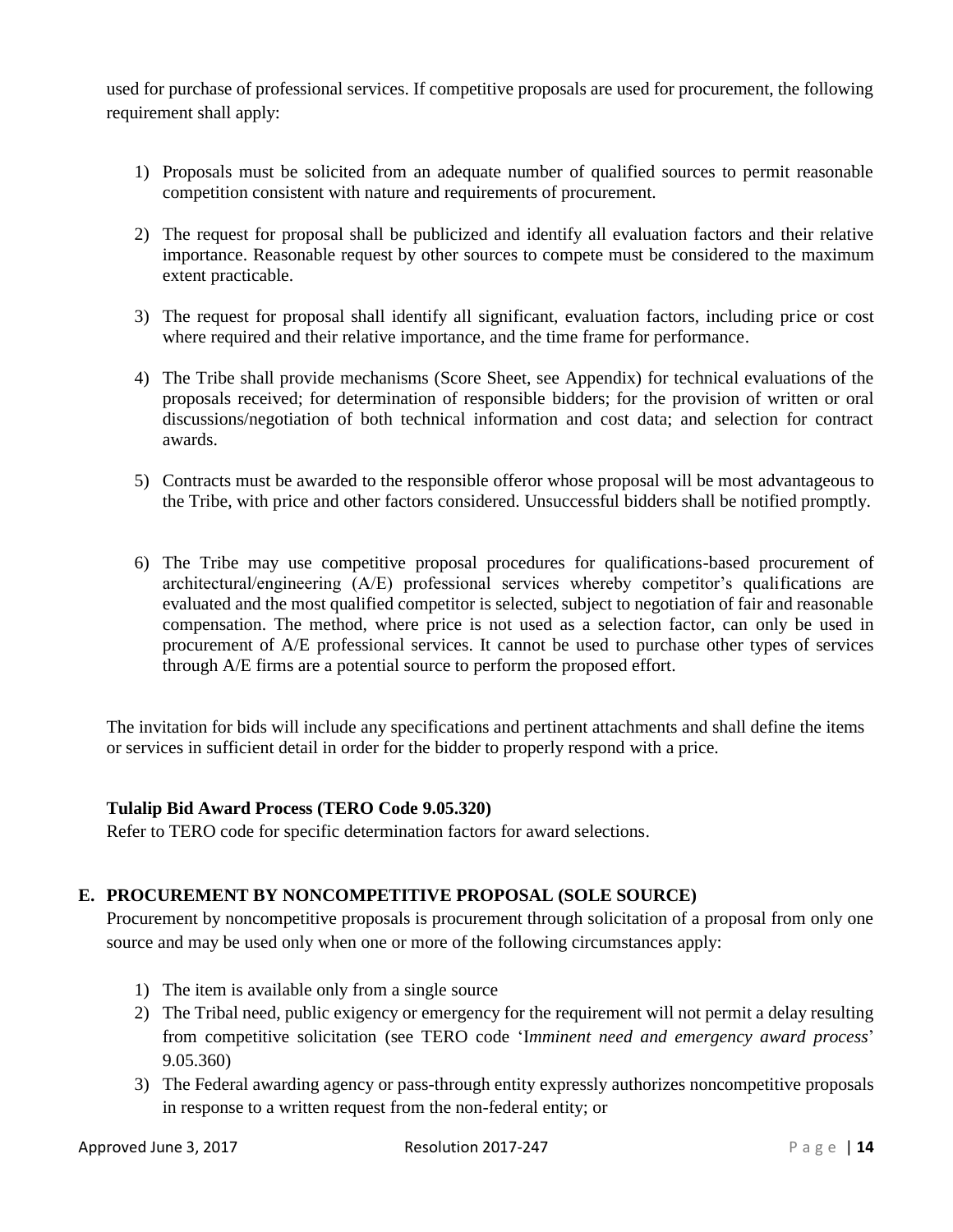- 4) After solicitation of a number of sources, competition is determined inadequate.
- 5) Such solicitation efforts must be supported by written justification for using such procedures. The justification shall be approved in writing by the Contracting Officer/Agency.

Additional innovative procurement methods may be used in relationship to grants with the approval of the grantor agency. A copy of such approval may be sent to the Office of Federal Procurement Policy (OFPP)

# **3-3 CONTRACTING WITH SMALL AND MINORITY BUSINESS, WOMEN'S BUSINESS ENTERPRISES, AND LABOR SURPLUS AREA FIRMS (2 CFR 200.321)**

Steps must be taken to ensure that small or minority businesses are utilized when possible as sources of supplies, equipment, construction, and services. Affirmative steps shall include the following

- 1) Giving preference to Indian businesses in solicitation and award of bids.
- 2) Including qualified small, women owned, or minority businesses on solicitation lists.
- 3) Assuring that small, women owned or minority businesses are solicited whenever they are potential sources.
- 4) When economically feasible, dividing total requirements into small tasks or quantities so as to permit maximum small, minority and women business participation.
- 5) When the requirements permit, establishing delivery schedules which will encourage participation by small, minority and women businesses.
- 6) Using the services and assistance of the small business administration, office or minority enterprise of the department of commerce.
- 7) If any subcontracts are to be let, requiring the prime contractors to take the affirmative steps listed above.
- 8) Tribal offices are encouraged to procure goods and services from labor surplus areas.

Awards shall be made only to responsible contractors that possess the potential ability to perform successfully under the terms and conditions of a proposed procurement. Consideration shall be given to such matters as contractor's integrity, compliance with public policy, record of past performance, quality, and financial and technical resources.

# **Tribal Preference** (TERO Code 9.05.250):

The Tulalip Tribes shall, to the greatest extent feasible, provide preference to Indian-owned economic enterprises and Indian organizations and shall also endeavor to maintain and/or refer to lists of qualified Indian supply sources. The Tulalip Tribes shall require a statement from all contractors agreeing to provide Indian preference in subcontracting, training, and employment and shall specify the method to be used. The Tulalip Tribes shall document its efforts in providing Indian preference. If no quotations are solicited or received from Indian-owned economic enterprises or Indian organizations, the Tulalip Tribes shall document in the procurement file with the reasons for the lack of Indian participation. See TERO code 'Preference Requirements' - Construction 9.05.250. See Tulalip Tribes directive March 14, 2009 #10 below.

**Tulalip Tribes Directive March 14, 2009 # 10** Tribal Business – reads as follows " Motion carried to mandate all out-sourced business (contractors, services, or supplies) to Tribal owned, be awarded to Tribally owned business "if qualified".

# **3-4 BID OPENING**

All bids will be publicly opened at the time and place prescribed in the invitation for bids and in the presence of at least one witness. An abstract of bidders and their bids shall be recorded and the bids shall be available for public inspection. Bid opening shall be open to all persons.

Approved June 3, 2017 **Resolution 2017-247** P a g e | 15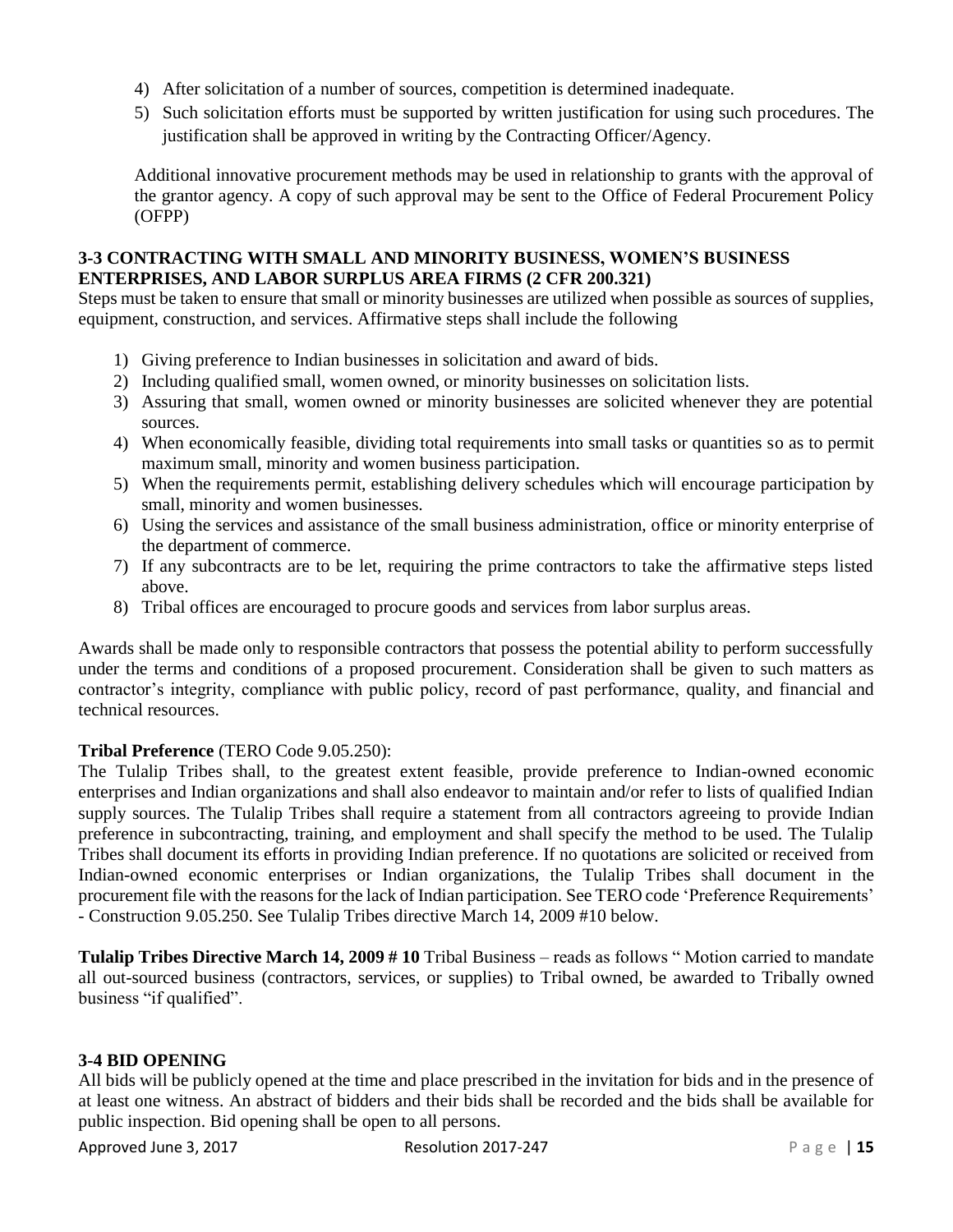## **1) Bid Evaluation**

Bids shall be ranked to determine the lowest bidder. Where specified in bidding documents, price related factors such as Tribal Preference, cash discounts, transportation cost shall be considered to adjust prices to determining which bid is lowest. The lowest bid shall then be evaluated to determine price reasonableness by conducting a price analysis. If the price is determined fair and reasonable, the low bidder shall then be evaluated to determine responsibility. If responsible, the bid shall then be evaluated to determine if it is responsive – i.e. conforming with all the material terms and conditions of the invitation for bids. The lowest responsive, responsible bid shall then receive the award.

#### **Mistakes in Bids**

All decisions to allow correction or withdrawal of bid mistakes shall be supported by a written determination signed by the Contracting Officer. After bid opening, no changes in bid prices or other provisions of bids prejudicial to the interest of the Tulalip Tribes or fair competition shall be permitted. All mistakes in bid must be apparent on the face of the document.

## **Award**

Awards for sealed bids shall be made as provided in the IFB by written notice to the successful bidder, as follows: (Note: Negotiations and discussions with the bidders are prohibited in sealed bidding.)

Award shall be made to the lowest, responsive, responsible qualified Indian-owned economic enterprise if their bid is within X% of the lower responsive, responsible non-Indian bidder pursuant to the range specified in the applicable TERO code (9.05.320).

## **2) Cancellation of Solicitations**

The Tulalip Tribes shall adhere to the following provision whenever it cancels solicitations:

# **Before Offers Are Due**

An IFB, RFP, or other solicitations may be canceled before offers are due if:

- a) The Tulalip Tribes no longer requires the supplies, services or construction; or,
- b) The Tulalip Tribes can no longer reasonably expect to fund the procurement; or,
- c) Proposed amendments to such solicitation will be of such magnitude that a new solicitation would be desirable, or similar reasons.

# **After Offers Have Been Received**

An Invitation for Bids (IFB) may be canceled and all bids that have already been received may be rejected only if:

- a) The supplies, services or construction are no longer required;
- b) Ambiguous or otherwise defective specifications were given;
- c) The solicitation did not provide for consideration of all factors of significance to the Tulalip Tribes; or,
- d) 4) Prices exceed available funds and it would not be appropriate to adjust quantities to come within available funds; or
- e) There is reason to believe that bids or proposals may not have been independently arrived at in open competition, may have been collusive, or may have been submitted in bad faith.

A Request for Proposal (RFP) may be cancelled for good cause of a similar nature to the above or when it is in the best interest of the Tulalip Tribes.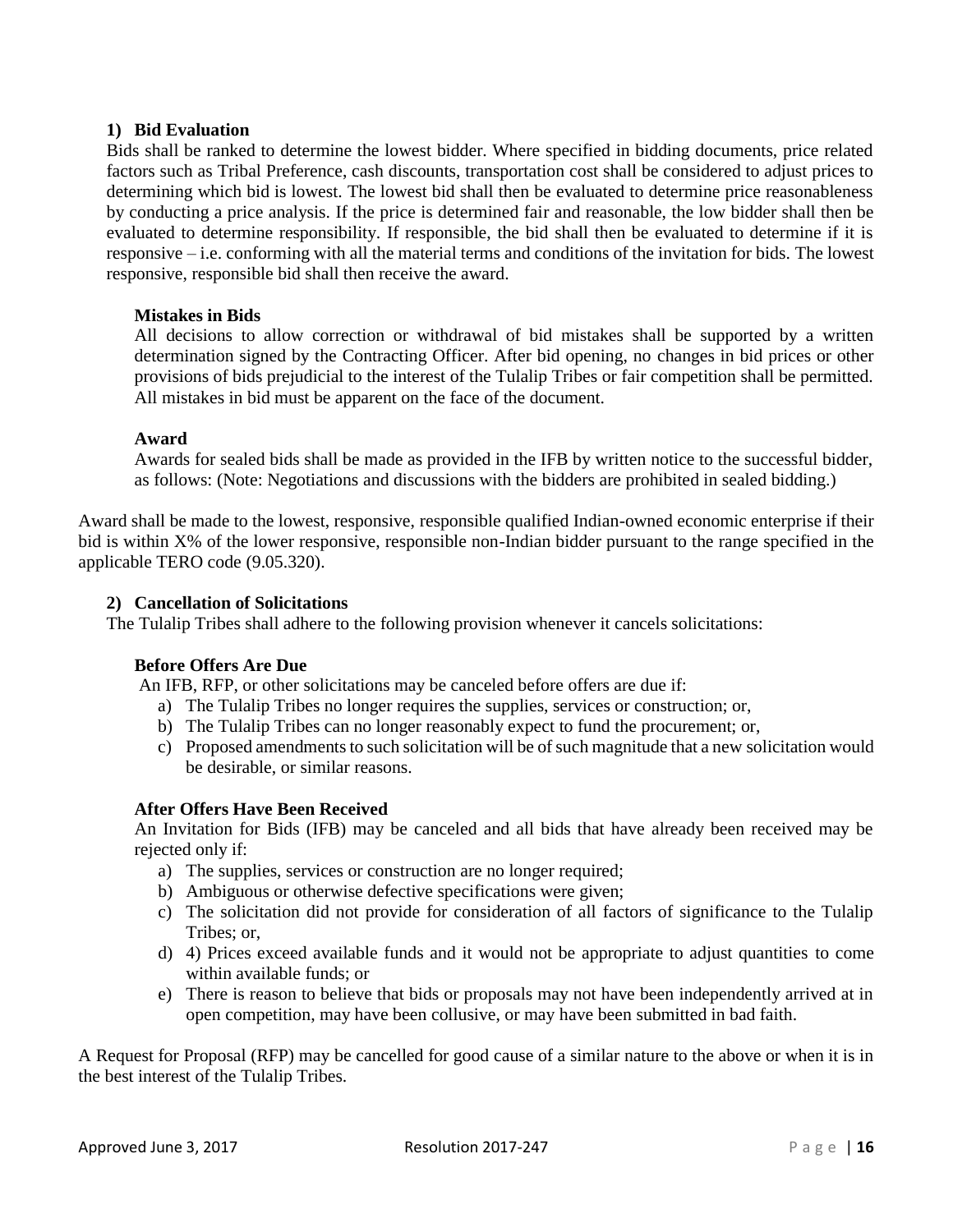## **Documentation of Cancellation**

The reasons for cancellation shall be documented in the procurement file and the reasons for cancellation and/or rejection shall be provided to any offeror upon request.

### **Notice of Cancellation**

A notice of cancellation shall be sent to all offerors' solicited and, if appropriate, shall explain that they will be given an opportunity to compete on any re-solicitation or future procurement of similar items.

### **Unreasonable Bids**

**I**f all otherwise acceptable bids are received in response to an IFB are at unreasonable prices, or only one bid is received and the price is unreasonable, the Tulalip Tribes shall cancel the solicitation and either:

- a) Resolicit using a request for proposal; or
- b) Complete the procurement by using the competitive proposals method, (when more than one otherwise acceptable bid has been received),

## **3) Cooperative Purchasing**

The Tulalip Tribes may enter into intergovernmental agreements to purchase or use common goods and services. The decision to use an intergovernmental agreement (federal, state, county or city) or conduct a direct procurement shall be based on economy and efficiency. If used, the intergovernmental agreement shall stipulate who is authorized to purchase on behalf of the participating parties and shall specify inspection, acceptance, termination, payment, and other relevant terms and conditions. The Tulalip Tribes is encouraged to use Federal or state excess and surplus property instead of purchasing new equipment and property whenever such use is feasible and reduces project costs.

# **3-4 CONTRACT COST AND PRICE (2 CFR200.323)**

Federal Cost Principles do not permit the use of the '**Cost plus a percentage'**, or the' **Percentage of construction cost'** method of contracting when grantor funds are involved. Cost or prices based on estimated cost for contracts under grant shall be allowed only to the extent that costs incurred or costs estimated included in negotiated prices are consistent with Federal cost principles.

- 1) The non-federal entity must perform a cost or price analysis for all procurement in excess of the **Simplified Acquisition Threshold** including contract modifications. The non-Federal entity must make independent estimates before receiving bids or proposals.
- 2) The non-Federal entity must negotiate profit as a separate element (cost analysis) of the price for each contract in which *there is no price competition* and in all cases where no price analysis is performed.
- 3) The Tulalip Tribes will use time and material type contracts only- After a determination that no other contract is suitable, and
- 4) If the contract includes a ceiling price, the contractor exceeds at its own risk.

#### **Cost and Price Analysis**

A Cost or Price analysis *is required* when there is no price competition.

The Tulalip Tribes shall perform a cost or price analysis in connection with every procurement action in excess of the Simplified Acquisition Threshold. The method and degree of analysis is dependent on the facts

Approved June 3, 2017 **Resolution 2017-247** P a g e | 17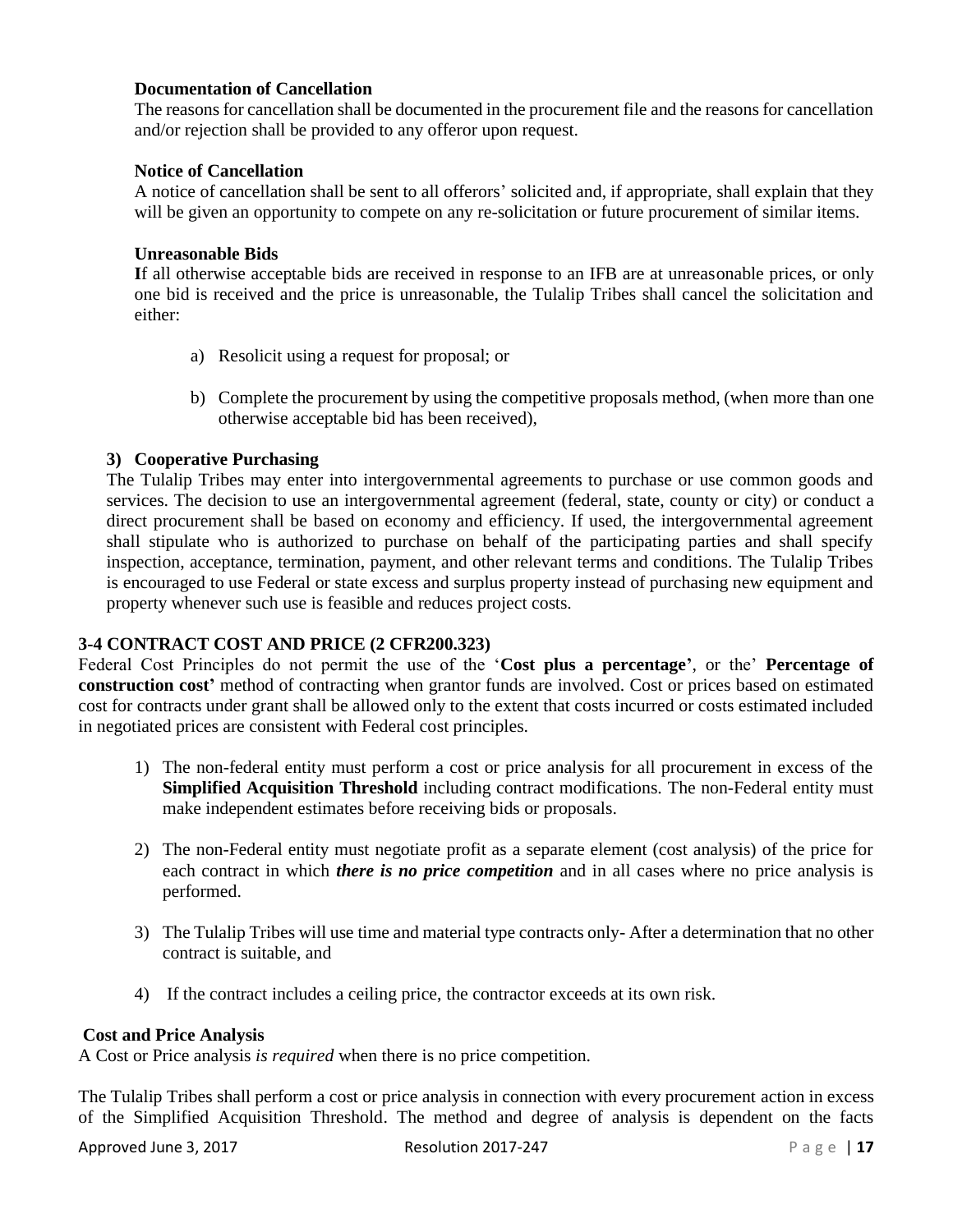surrounding the particular procurement situation, but as a starting point, the Tribe must make independent estimates before receiving bids or proposals.

## **Cost Analysis**

- *a)* Applicability to *Competitive Proposals*
	- 1. A cost analysis must be performed when the offeror is required to submit the elements of his estimated cost, e.g., for acquiring professional, consulting, and architectural engineering services contracts. Under the competitive proposal method, offerors are required to submit proposals that show significant elements (labor, materials, overhead, and profit) of their proposed cost or price*.*
	- 2.The Tulalip Tribes will negotiate profit as a separate element of the price for each contract in which there is no price competition and in all cases where cost analysis is performed. To establish a fair and reasonable profit, consideration will be given to the complexity of the work to be performed, the risk borne by the contractor, the contractor's investment, the amount of subcontracting, the quality of its record of past performance, and industry profit rates in the surrounding geographical area for similar work
- b) Applicability to *Sole Source*
	- 1. A cost analysis will be necessary when adequate price competition is lacking, and for sole source procurements. When sole sourcing is justified, a cost breakdown shall be obtained from the contractor and an analysis shall be performed to determine its reasonableness and to determine an estimated cost.

#### c) Applicability to *Modifications*

- 1. A cost analysis will be necessary when adequate price competition is lacking, including contract modifications or change orders. When presented with modifications or change orders, a detailed breakdown of the contractor's proposed price shall be obtained before acceptance of the change in price.
- 2. Modifications that change the work beyond the original scope of the contract must be justified in accordance with 24 CFR85.36 or 24 CFR84.43. If out of scope work cannot be justified, the modification must be procured competitively.

Costs or prices based on estimated costs for contracts under Federal award will be allowable only to the extent that costs incurred or cost estimates included in negotiated prices would be allowable under Federal cost principles (Subpart E-Cost Principles).

#### **Cost Analysis** *not required* **when:**

Cost Analysis is not required when the price can be established based on catalog or market prices of commercial product or services sold in substantial quantities to the public. A product is considered to be 'substantially sold' when the regular sales volume is large enough to constitute a real commercial market. A cost analysis is not required when a price is set by law or regulation.

#### **Price Analysis**

A price analysis will be used in all other instances to determine the reasonableness of the proposed contract price. Generally, a price analysis should be used when comparing lump-sum prices (i.e. Sealed Bids).

Approved June 3, 2017 **Resolution 2017-247** P a g e | **18**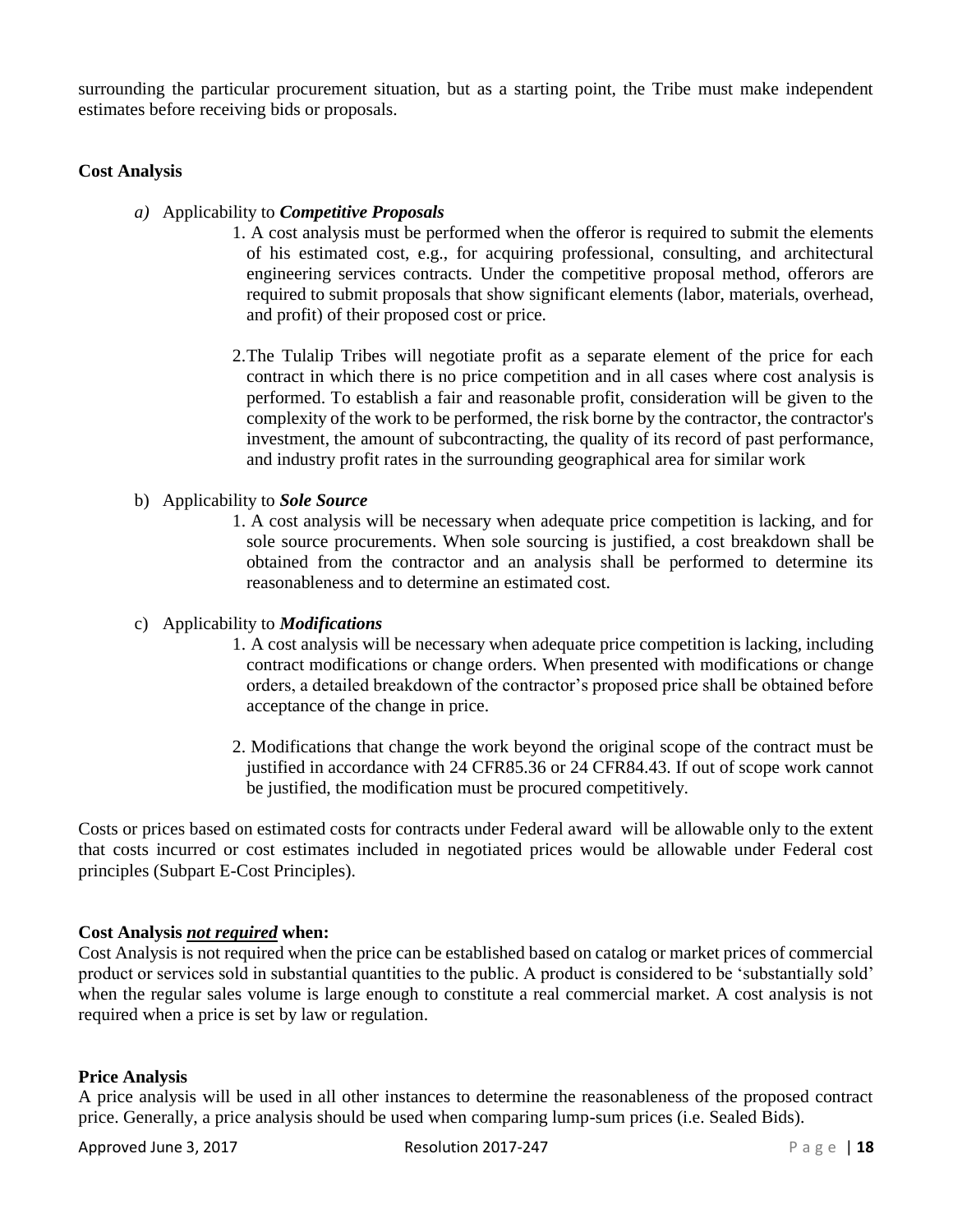## **ASSISTANCE TO INDIAN, SMALL AND OTHER DISADVANTAGED BUSINESSES**

#### **CHAPTER 4**

## **4-1 REQUIRED AFFIRMATIVE ACTION EFFORTS (2 CFR 200.321)**

The Tulalip Tribes shall make efforts to ensure that small, minority businesses, women-owned business enterprises, veteran owned and disadvantaged businesses and individuals or firms residing in the area of a Tulalip Tribes project are used when possible. Such efforts shall include, but shall not be limited to:

- 1) Mandatory when using Federal Funds; unless grant explicitly allows for Indian Preference
- 2) Including such firms, when qualified, on solicitation mailing lists;
- 3) Encouraging their participation through direct solicitation of bids or proposals whenever they are potential sources;
- 4) Dividing total requirements, when economically feasible, into smaller tasks or quantities to permit maximum participation by such firms;
- 5) Establishing delivery schedules, where the requirement permits, which encourage participation by such firms;
- 6) Using the services and assistance of the U.S. Small Business Administration; or
- 7) Requiring prime contractors, when subcontracting is anticipated, to take the steps listed in 3-1 (a. through f.).

#### **4-2 TRIBAL PREFERENCE REQUIREMENTS (TERO Code 9.05.250)**

Projects developed and operated with Federal assistance are subject to Section 7(b) of the Indian Selfdetermination and Education Assistance Act (25 U.S.C. 450e(b). Section 7(b) provides that to the greatest extent feasible, preference shall be given to Indian organizations and to Indian-owned economic enterprises in the award of all contracts and subcontracts and to Indians in employment and training. Preference must be provided in accordance with the methods set forth below. Where Indian preference is determined not to be feasible, the Tulalip Tribes shall document the procurement file with the basis for its findings. Indian preference applies not only on-site, on the reservation, or within the Tulalip Tribes' jurisdiction, but also to contracts with firms that operate outside these areas. Indian preference in the solicitation, evaluation, and award process shall be as described in Section 4-1 above. In no case shall the Tulalip Tribes authorize or provide a preference for Indians, Indian-owned economic enterprises, or Indian organizations, based on particular tribal affiliation or membership unless funded wholly by P.L. 93-638. If funded by P.L. 93-638, the Tulalip Tribes may provide Tribal preference if so defined in the solicitation.

> A. **Eligibility** *-* Eligibility for Indian preference shall be established in accordance with the procedure in P.L. 93-638, 25 U.S.C CFR 1003.510. The applicant shall be required to demonstrate greater than 51% Indian ownership, and greater than 51% Indian management and greater than 51% Indian control. The applicant must also demonstrate that the Indian parties possess the requisite qualifications. The applicant must also demonstrate that the finances and the equipment was obtained by the Indian parties. The term "Indian" shall be defined to mean 'membership in a federally-recognized tribe." If the Tulalip Tribes determines an applicant ineligible for Indian preference, the Tulalip Tribes shall notify the applicant in writing before the contract award.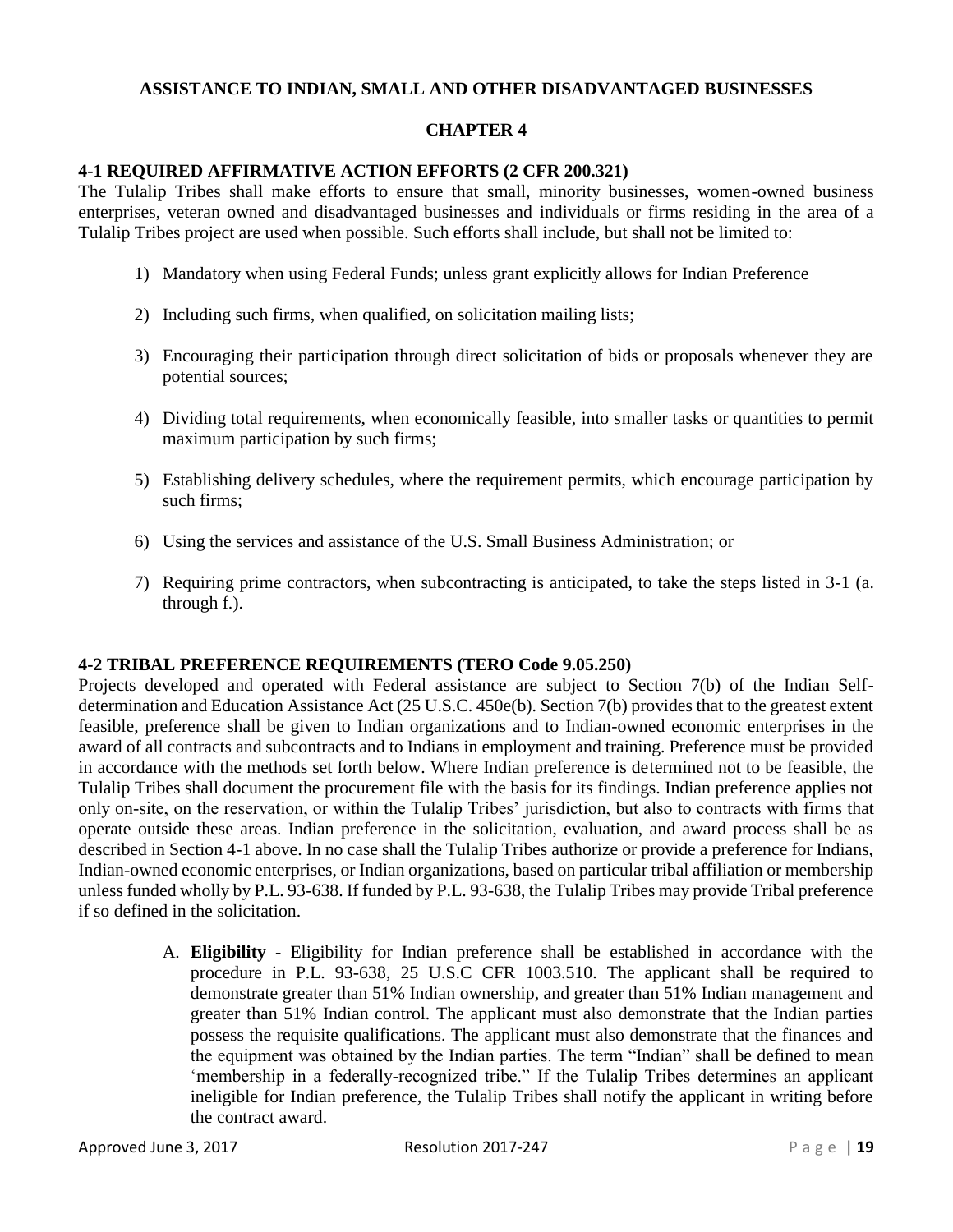B. **Contract clauses and solicitation notices**: Solicitations shall include the following information*:* 

1. A statement of the applicability of Indian preference to the solicitation;

2. Any applicable tribally-imposed (TERO Code) preference requirements properly enacted by the tribal governing body (or advise offerors to contact the Tulalip Tribes TERO department to determine any applicable preference requirements);

3. Reference to the NAOB (Native American Owned Business) registry maintained by the Tulalip Tribes TERO department;

*4.* A requirement that offeror (and their subcontractors, if required by the Tulalip Tribes) provide a statement describing how they will provide Indian preference in subcontracting, training, and employment, including the number or percentage of Indians to be employed and trained;

5. The Tulalip Tribes' description of the information to be submitted to qualify for Indian preference including ownership, management, control and tribal affiliation;

6. The factors that the Tulalip Tribes will use in judging the adequacy of the Indian preference information submitted;

7. A statement that failure to submit the required Indian preference statements on subcontracting, training, and employment shall be grounds for determination of nonresponsibility;

8. A requirement that each contractor and subcontractor submit a certification and supporting evidence to the Tulalip Tribes whenever it is not feasible to provide Indian preference in subcontracting;

*9.* Solicitations:

Shall identify which rating system will be used to evaluate the proposals.

- Bid (IFB) (TERO Code 9.05.330) The percentage that the Indian owned economic enterprise must be within of the non-Indian bidder to be considered for award (X factor), or
- Competitive "weighted average" bid process (RFP) (TERO Code 9.05.340) - The percentage or number of points set aside for Indian preference and the method for allocating these points; or
- Requests for Proposal (RFP) (TERO Code 9.05.350)
- C. **Other Required Clauses: Solicitations, contracts, and subcontracts shall include the following***:*

Approved June 3, 2017 **Resolution 2017-247** Page | 20 1. The clause implementing Section 7(b) of the Indian Self- Determination and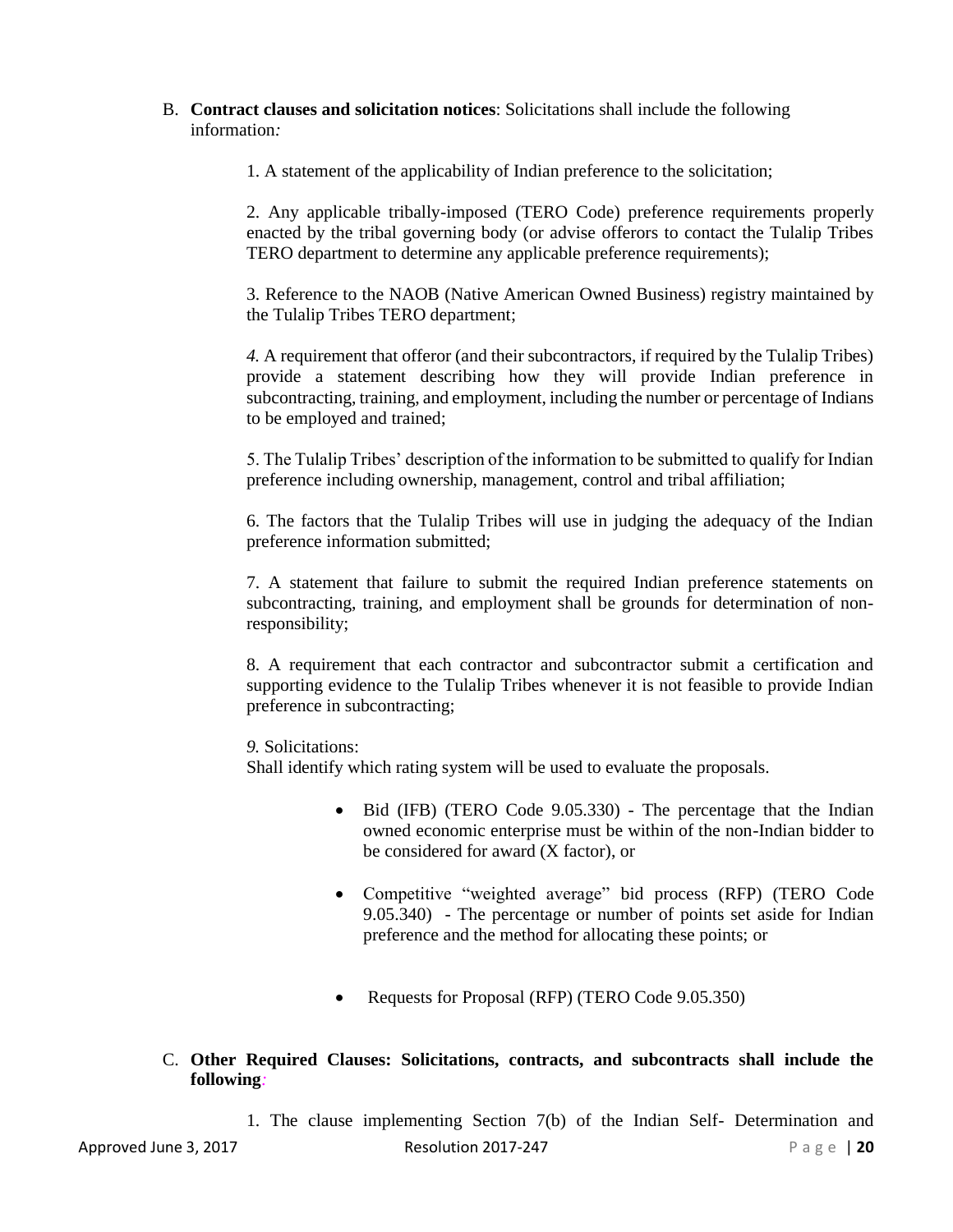Education Assistance Act (24 CFR 1003.510) in connection with the development or operation of Tribal projects;

2. The grounds for termination of a contract or the imposition of penalties for improper subcontracting or false certification as to subcontracting with Indian enterprises or organizations; and

### **D. Including Required Clauses (see section 7-2)**

If all required clauses and provisions are not included on forms, then the Tulalip Tribes shall attach any additional clauses or provisions to the Federal forms used in solicitations and contract documents.

# **E. Monitoring and Remedies (TERO Code 9.05.300)**

The Tulalip Tribes shall monitor the implementation of Indian preference in its contracts, subcontracts, training, and employment, and take appropriate remedial action or sanctions (including cancellation of contracts and assessment of penalties) to ensure compliance.

**Tulalip Tribes Directive March 14, 2009 # 10** Tribal Business – reads as follows " Motion carried to mandate all out-sourced business (contractors, services, or supplies) to Tribal owned, be awarded to Tribally owned business "if qualified".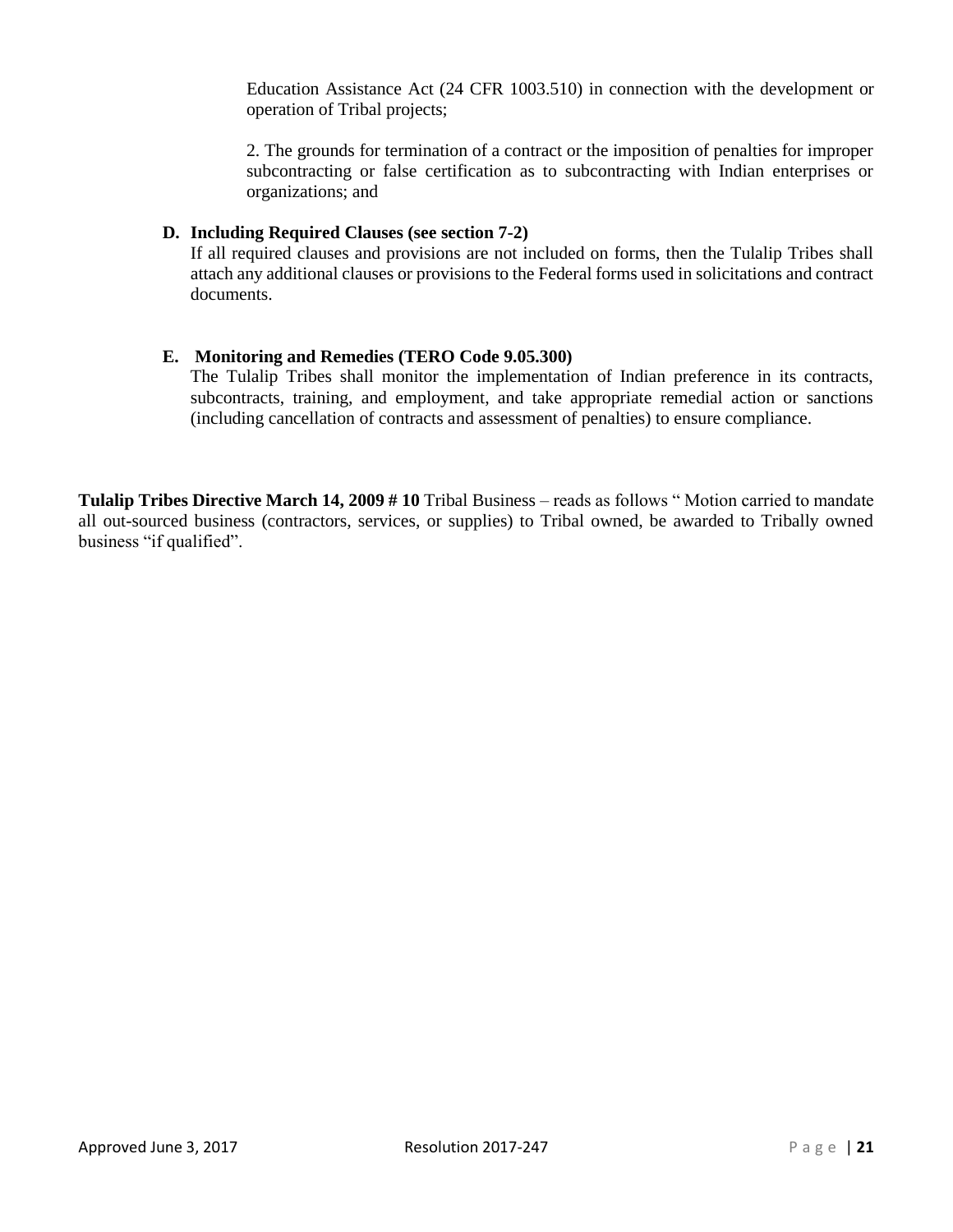# **CONTRACTOR QUALIFICATIONS AND DUTIES**

### **CHAPTER 5**

## **5-1 CONTRACTOR RESPONSIBILITY**

Procurement shall be conducted only with responsible contractors, i.e., those that have the technical, administrative and financial competence to perform contract work of the size and type involved and within the time frame provided under the contract and who have a satisfactory record of integrity. Before awarding a contract, the Tulalip Tribes shall review the proposed contractor's ability to:

- 1. Perform the contract successfully, considering factors such as the contractor's integrity.
- 2. Review of System for Award Management published by the U.S. General Services Administration (www.sam.gov) as well as review of debarred and suspended parties from State debarment sites and from Tribal debarment actions.
- 3. Compliance with the public policy, record of past performance (including contacting previous clients of the contractor).
- 4. Financial, administrative, and technical capability to perform contract work of the size and type involved and within the time provided under the contract.
- 5. If a prospective contractor is found to be non-responsible, a written determination of nonresponsibility shall be prepared and included in the contract file, and the prospective contractor shall be advised of the reasons for the determination.

#### **5-2 SUSPENSION AND DEBARMENT (2 CFR200.12)**

Contracts shall not be awarded to debarred, suspended or ineligible contractors. The Tulalip Tribes shall review the Federal Government excluded parties list at www.sam.gov prior to award of a contract. Contractors may be debarred, suspended or determined ineligible by Federal Government in accordance with Federal regulations when necessary to protect the Tulalip Tribes in its business dealings. The Tulalip Tribes may suspend or debar a contractor under state, local or tribal laws as applicable.

#### **5-3 QUALIFIED BIDDERS LISTS**

Interested businesses shall be given an opportunity to be included on a qualified bidders list. Any prequalified lists of persons, firms, or products which are used in the procurement of supplies and services shall be kept current and shall include enough qualified sources to insure competition. A List (NAOB) of qualified Indians, Indian enterprises, or Indian organizations are maintained by the TERO department. Firms who have not been prequalified shall not be precluded from submitting and qualifying during the solicitation period. Solicitation mailing list shall include, but not be limited to, such qualified suppliers.

#### **5-4 BONDS (2 CFR 200.325**

The Tulalip Tribes shall require for construction or facility improvements or subcontracts that exceed the Simplified Acquisition Threshold (\$150,000) to obtain assurance of performance. Bonds shall be obtained from a federally-approved surety.

- 1) A **Performance bond** for 100% of the total contract price submitted prior to notice to proceed
- 2) A **Payment bond** for 100% of the total contract price submitted prior to notice to proceed
- 3) A **Bid bond** equivalent to 5% of the total contract price or cash escrow deposited with the Tulalip Tribes of not less than 5 % of the total contract price. Bond is to be submitted with the bid.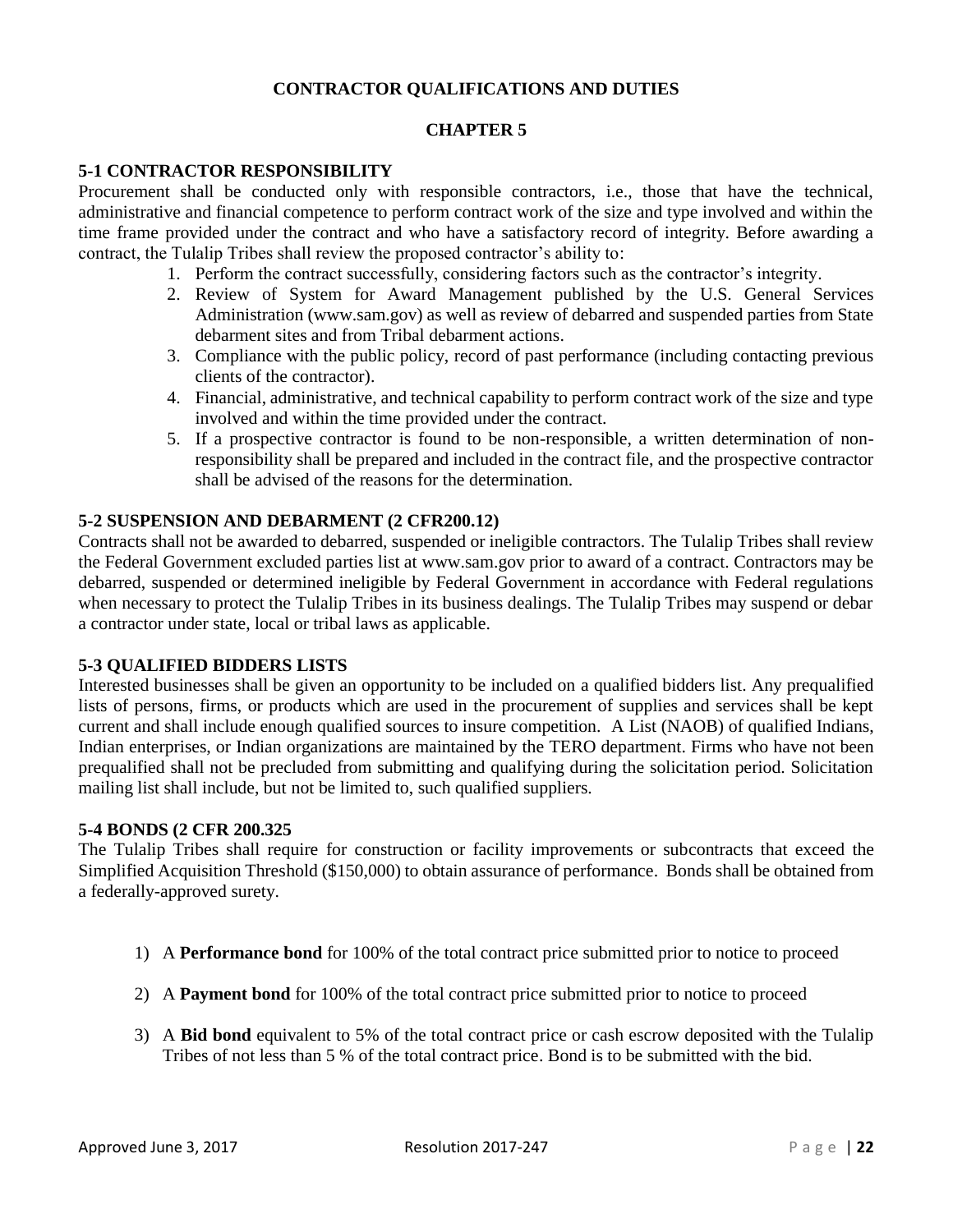## *SPECIFICATIONS*

## *CHAPTER 6*

## **6-1 GENERAL**

All specifications shall be drafted to promote overall economy for the purposes intended and to encourage competition in satisfying the Tulalip Tribes' needs. Specifications shall be reviewed prior to solicitation to ensure that they are not unduly restrictive or represent unnecessary or duplicate items. Functional or performance specifications are preferred. Detailed product specifications shall be avoided whenever possible. Consideration shall be given to consolidating or breaking out procurement to obtain a more economical purchase. For equipment purchases, a lease versus purchase analysis should be performed to determine the most economical form of procurement.

#### **6-2 LIMITATIONS (2 CFR 200.319)**

The following specification limitations shall be avoided:

- 1) Geographic restrictions not mandated or encouraged by applicable Federal law (except for architect/engineer contracts, which may include geographic location as a selection factor if adequate competition is available).
- 2) Unnecessary bonding or experience requirements.
- 3) Brand name specification (unless a written determination is made that only the identified item will satisfy the Tulalip Tribes' needs).
- 4) Brand name or equal description specifications (unless they list the minimum essential characteristics and standards to which the item must conform to satisfy its intended use).

Nothing in this procurement policy shall preempt any tribal licensing laws. However, tribal licensing shall not be grounds for restriction of the firms solicited. Specifications shall be scrutinized to ensure that organizational conflicts of interest do not occur. (For example, it is prohibited to have a consultant perform a study of the Tulalip Tribes' computer needs and then allow that consultant to compete for the subsequent contract for the computers). Further, in order to ensure objective contractor performance and eliminate unfair competitive advantage, contractors that develop or draft specifications, requirements, statements of work, or invitations for bids or requests for proposals must be excluded from competing for such procurements.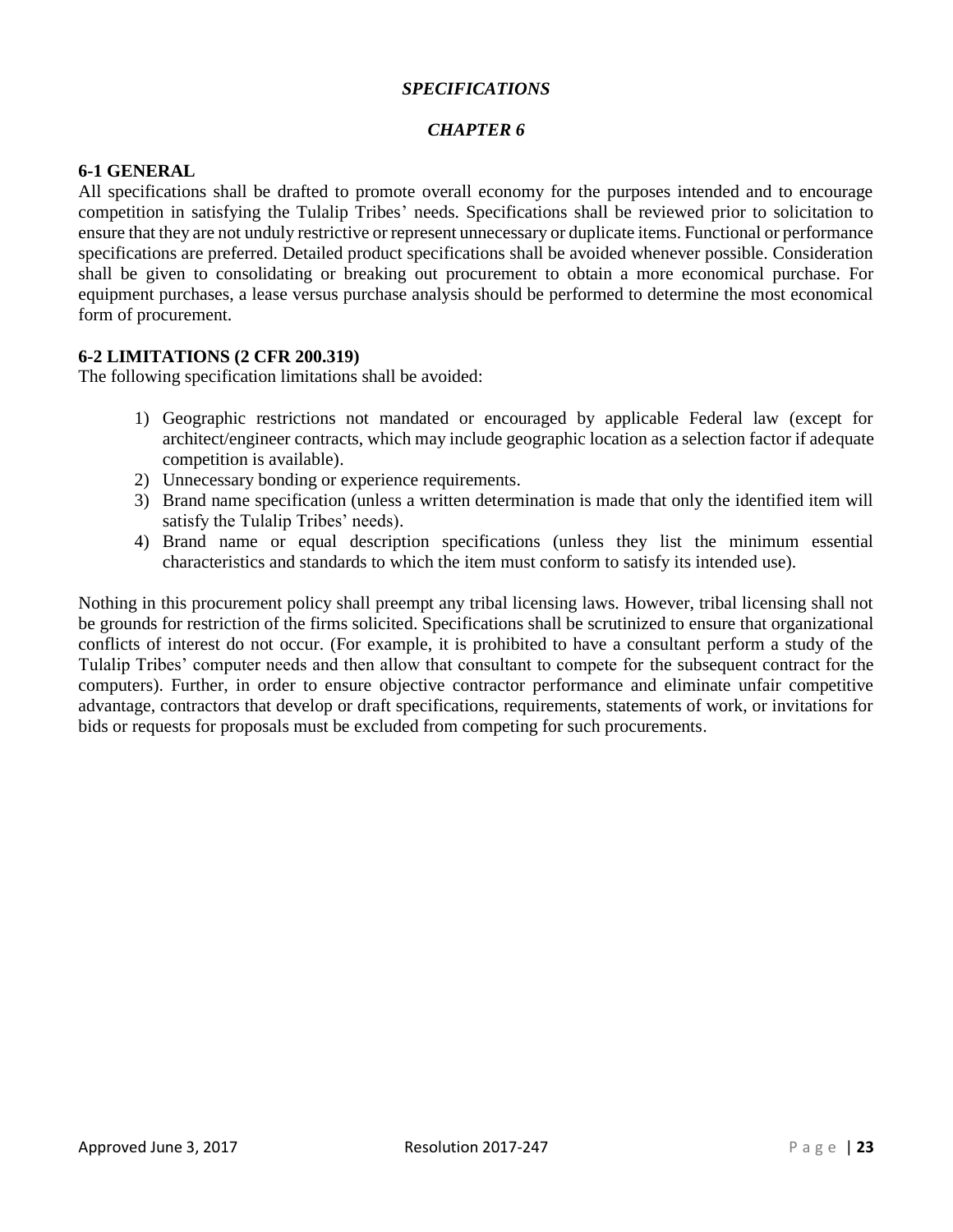# **CONTRACT ADMINISTRATION - DOCUMENTATION AND PROVISIONS**

## **CHAPTER 7**

#### **7-1 RECORDS**

Records shall be maintained with sufficient to detail document the history of procurement. These records shall include (but not be limited to) information pertinent to the following:

- 1) Rationale for the method of procurement
- 2) Selection of contract type
- 3) Contractor selection or rejection
- 4) The basis for the cost or price. (Suggested forms are located at the Appendix page). When procurement is with grant or contract funds copies of documentation must be sent to the Grant/Contracts office and filed in appropriate folder.

## **7-2 CONTRACT PROVISIONS REQUIRED CLAUSES (2 CFR 200.326)**

In addition to containing a clause identifying the contract type, all contracts shall include any clauses required by Federal statutes, executive orders, and their implementing regulations including those provided. OMB Circular 2 CFR 200. Additional clauses tailored to the type of contract, the commodity being acquired and any other needed remedy shall be included*.*

If all required clauses are not included on the forms, the Tulalip Tribes shall attach any additional clauses to the forms used in contract documents. The operational procedures of this Policy may contain the text of all clauses and required certifications (such as required non-collusive affidavits) used by the Tulalip Tribes. The Tulalip Tribes shall include the contract clauses and solicitation notices for Indian preference.

In addition to provisions defining a sound and complete procurement contract, the following contact provisions or conditions shall be included in all procurement contracts and subcontracts.

- a) Contract for more than the Simplified Acquisition Threshold shall contain provisions or conditions which will allow for administrative, contractual, or legal remedies in instances where a contractor violates or breaches contract terms, and provide for such sanctions and penalties as may be appropriate.
- b) All contracts in excess of \$10,000 shall contain suitable provisions for termination for convenience or termination for default by the Tribes including the manner by which it will be effected and the basis for settlement. In addition, such contracts shall describe conditions under which the contact may be terminated because of circumstances beyond the control of the contractor.
- c) Equal Employment Opportunity. All contractors awarded in excess of \$10,000 by the Tribes and its contractor or sub grants shall contain a provision requiring compliance with Executive Order 11246, entitled "Equal Employment Opportunity", as amended by Executive Order 11375 and as supplemented in U.S. Department of Labor regulations (41 C.F.R. Part 60).

The Tribe shall, to the greatest extent feasible, give preference and opportunities for:

- 1) Employment and training to Indians.
- 2) Give preference in the award of subcontracts to Indian organizations and to Indian owned economic enterprises.
- 3) Give preference to Indians for employment and training.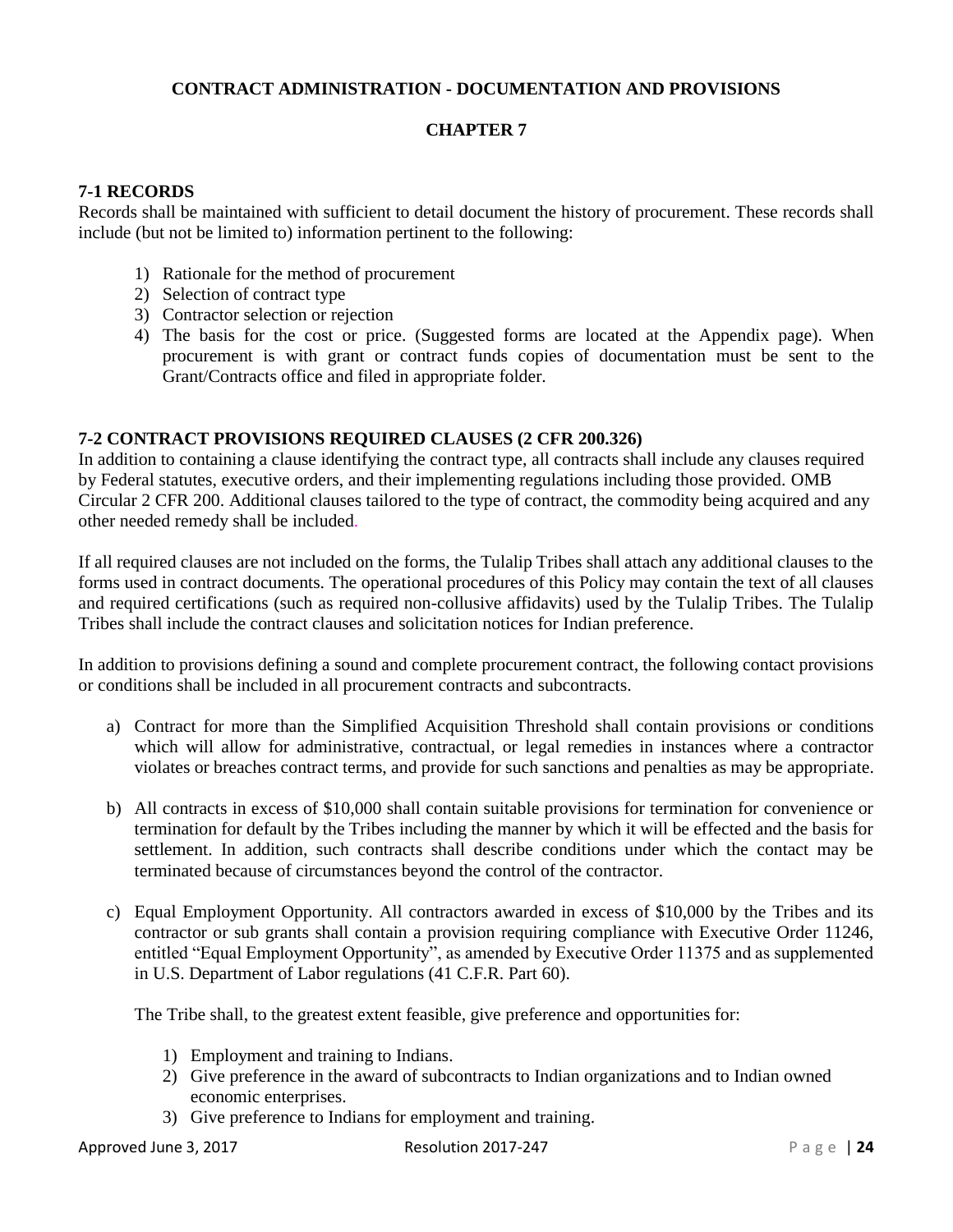- 4) Shall be required to put their bid submissions a plan to achieve maximum use of Indian personnel.
- d) Copeland "Anti-kickback". All contract and sub grants for construction or repair shall include a provision for compliance with the Copeland "Anti-kickback" Act (18 USC 874) as supplemented in Department of Labor regulations (29 C.F.R. Part 3). This act provides that each contractor or subcontractor shall be prohibited from inducing, by any means, any person employed in the construction, completion or repair of public work, to give up any part of compensation to which he is otherwise entitled. The Tribe shall report all suspected or reported violations to the grantor agency.
- e) Davis Bacon Act. When required by the federal grant program legislation, all construction contracts in excess of \$2,000 awarded by the tribes and sub grantees shall include a provision for compliance with the Davis-Bacon Act (40 USC 3141 et sec) as supplemented by Department of Labor regulations (29 C.F.R. Part 5). Under this Act contractors shall be required to pay wages specified in a wage determination made by the Secretary of Labor. In addition, contractors shall be required to pay wages not less often than once a week. The Tribes or contractor shall place a copy of the current prevailing wages determination and the contract shall be conditioned upon the acceptance of the wages determination. The Tribes or contractor shall report all suspected or reported violations to the grantor agency.
- f) Contract Work Hours and Safety Act. Where applicable, all contracts awarded by the Tribes and sub grantees in excess of \$100,000 which involve the employment of mechanics or laborers, shall include a provision for compliance with section 103 and 107 of the Contract Work Hours and Safety Standards Act (40 USC 327 et sec) as supplemented by Department of Labor regulations (29 C.F.R., Part 5). Under section 103 of the Act, each contractor shall be required to compute the wages of each mechanic and laborer on the basis of a standard workweek of 40 hours. Work in excess of the standard workday or workweek is permissible provided that the worker is compensated at a rate of not less and 1 ½ times the basic rate of pay for all hours worked in excess of 8 hours in any calendar day or 40 hours in the work week. Section 107 of the Act is applicable to construction work and provides that no laborer or mechanic shall be required to work in surroundings or under working conditions which are unsanitary, hazardous, or dangerous to his/her health and safety as determined under construction, safety and health standards promulgated by the Secretary of Labor. These requirements do not apply to the purchases of supplies of materials or articles ordinarily available on the open market, or contracts for transportation or transmission of intelligence.
- g) Rights to Inventions Made Under a Contract. The contract shall include notice of tribal and/or grantor agency requirements and regulations pertaining to reporting and patent rights under any contract involving research, developmental experimental or demonstration work with respect to any discovery or intention which arises, or is developed in the course of, or under such contact, and of tribal and/or grantor agency requirement and regulation pertaining to copyrights and right in data.
- h) Access to Records. All negotiated contracts (except those awarded by small purchases procedures) awarded by the Tribes shall include a provision to the effect that the tribes, the federal grantor agency, the comptroller general of the united states, or any of their duly authorized representatives, shall have access to any books, document, papers and records of the contractor which are directly pertinent to the specific contract, for the purpose of making audits, excerpts, and transcriptions.

The Tribes shall require contractors to maintain all required records for three years after the Tribes makes final payment and all other pending matters close.

i) Clean Air Act. Contracts, subcontracts of amount in excess of \$150,000 shall contain provisions which

Approved June 3, 2017 **Resolution 2017-247** P a g e | 25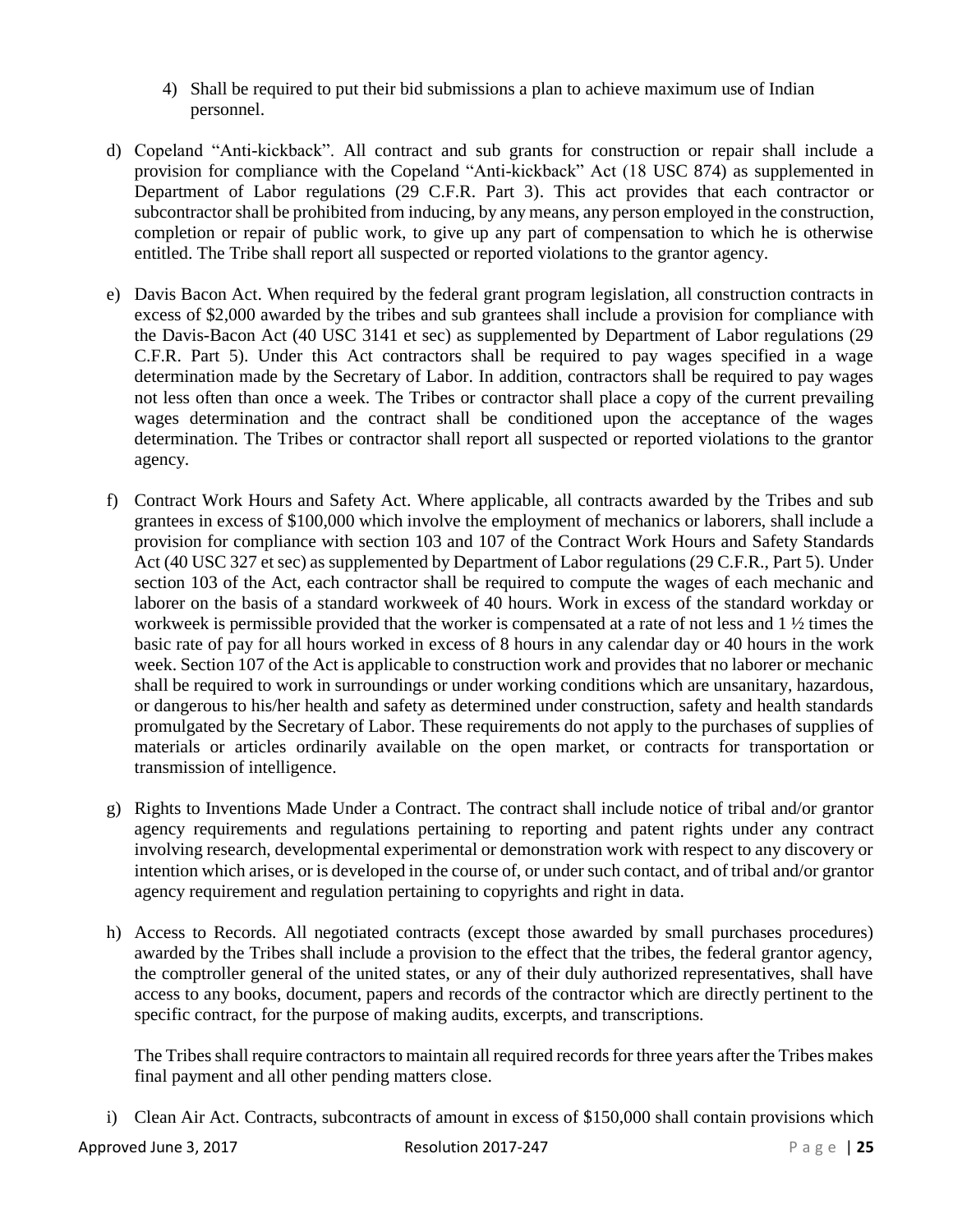require compliance with all applicable standards, orders or requirements issued under Section 306 of the Clean Air Act (42 USC 1857(h), Section 508 of the Clean Water Act (33 USC 1368) Executive Order 11738 and Environmental Protection Agency regulations (40 C.F.R. Part 15), which prohibit the use under non-exempt federal contracts grants or loans of facilities included in the EPA List of Violating Facilities. The provision shall require reporting of violations to the grantor and to the USEPA Assistance Administrator for Enforcements (EN-329) (See appropriate federal legislation for more information)

Contractor shall recognize mandatory standards and policies relating to energy efficiency which are contained in the Tribes or the State energy conservation plan issued in compliance with the Energy Policy and Conservation Act (PL-94-163)

j) In all contracts for construction or facility improvement awards exceeding the Simplified Acquisition Threshold, the Tribe shall observe bonding requirements.

In the case of grants, grantor agencies are permitted to require change, remedies, change conditions access and record retention and suspension of work clause approved by the Office of Federal Procurement Policy.

All contracts shall be reviewed by the office of Reservation Attorney

# **7-3 CONTRACT ADMINISTRATION**

The Tribes shall maintain a contract administration system ensuring that contractors perform in accordance with the terms, conditions and specifications of their contact or purchase order. The operational procedures shall contain guidelines for inspection of supplies, services, or construction, as well as monitoring contractor performance, status of reporting on construction contracts, and similar matters. For cost reimbursement contracts with commercial firms, costs are allowable only to the extent that they are consistent with the costs principles in 48 CFR 31.2. The responsibility lies upon the individual Executive Director (or delegate) to monitor the performance of the contractor.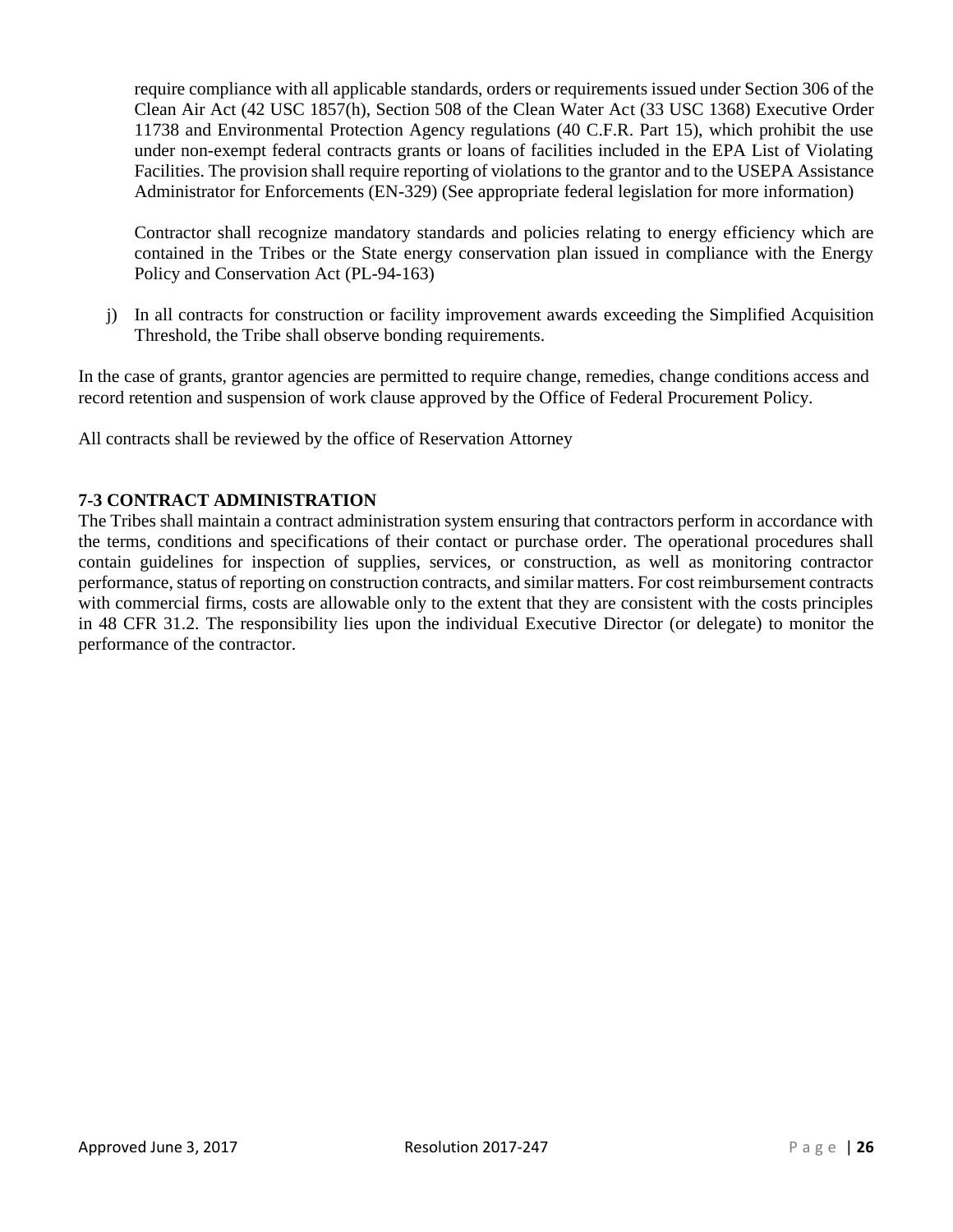## **DISPUTES, PROTESTS, CLAIMS AND APPEALS AND REMEDIES**

#### **CHAPTER 8**

#### **8-1 GENERAL**

It is the Tulalip Tribes' policy to resolve all contractual issues informally at the Tulalip Tribes level, without litigation. Disputes shall not be referred to Federal government until all informal and/or administrative remedies have been exhausted at the Tulalip Tribes level. When appropriate, the Tulalip Tribes may consider the use of informal discussion between the parties by individuals who did not participate substantially in the matter in dispute, to help resolve the differences.

Reviews of protests by the Federal agency will be limited to:

- 1) Violations of Federal law or regulations, and
- 2) Violations of the grantee's or sub grantees protest procedures for failure to review a complaint or protest. Protests received by the Federal agency other than those specified above will be referred to the Tribe.

#### **8-2 TRIBAL RESPONSIBILITY**

The Tribe is responsible for the settlement of all contractual and administrative issues arising out of procurements entered in support of contracts, grants, or daily operations. This includes, but is not limited to; disputes, claims, protest of awards, sources evaluation, or other matters of a contractual nature. Matters concerning violations of law are to be referred to the Tribal, Federal, or other authority, which has proper jurisdiction.

#### **8-3 BID PROTESTS**

Any actual or prospective contractor may protest the solicitation or award of a contract for serious violations of the principles of this Policy. See TERO code 9.05.430 thru 9.05.470.

# **8-4 COMPLAINT**

1) TERO Complaint: Per TERO Code, 9.05.440

All complaints associated with procurement are to be addressed in accordance with Tulalip Tribes TERO Code 9.05.440

#### **Contracting Officer/Agencies Complain Responsibility**

Upon receipt of complaint under this section, the Contracting Officer/Agency shall:

- a) Immediately initial and date when a complaint is received
- b) Communicate with the complainant within seven (7) days to attempt to resolve the issue
- c) The contracting officer/agency shall take appropriate steps to remedy any noncompliance issues or violations of the code immediately upon notification.
- d) If the matter is not resolved within 10 days of the initial complaint, the complainant may file a written complaint with TERO (see section (2) above) and shall serve the document on the contracting agency.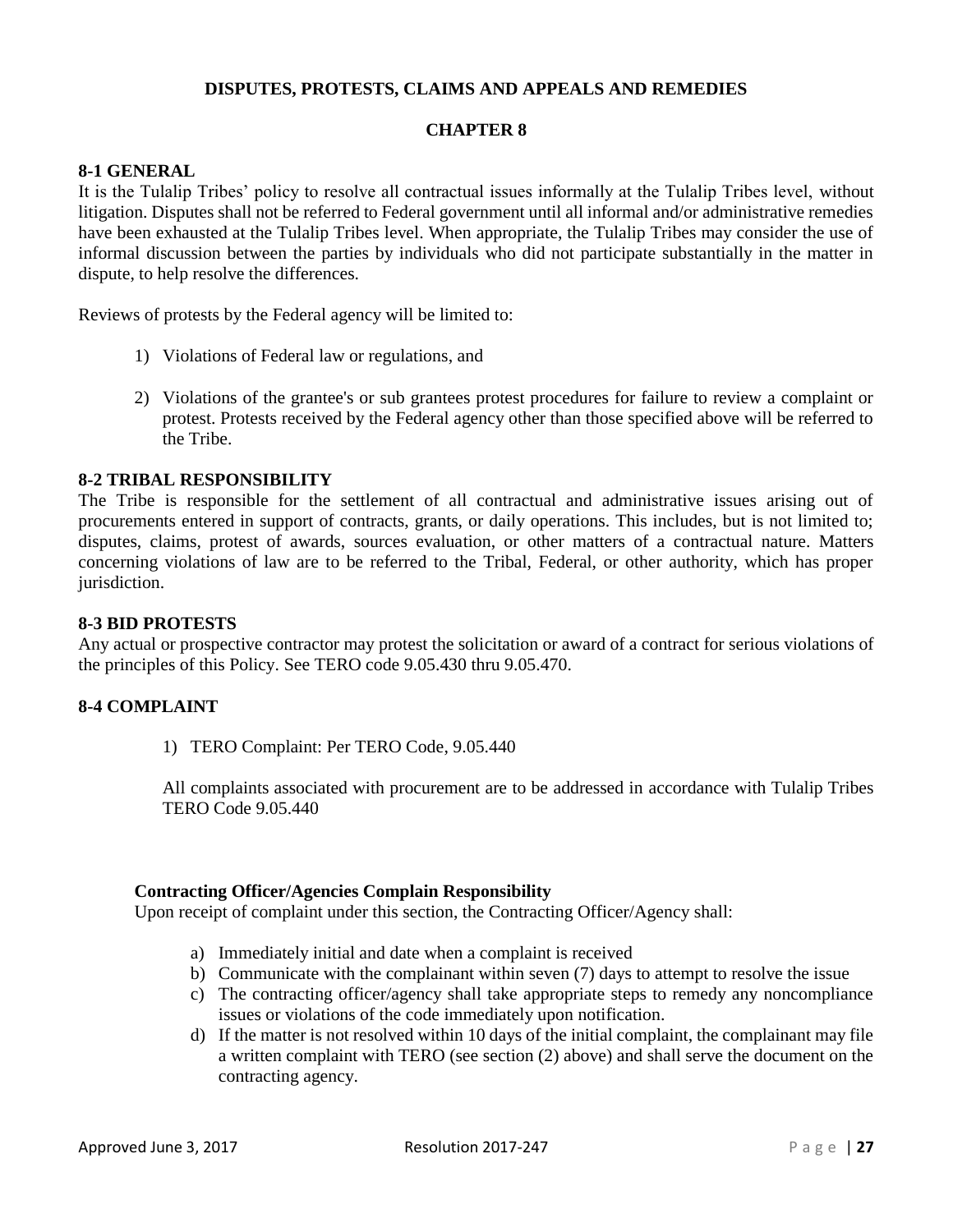# **8-5 PROTESTS INVOLVING TRIBAL PREFERENCE**

Complaints arising out of any of the methods of providing for Indian Preference shall be handled in accordance with the procedures defined in the Tribal TERO code Article V - Enforcement.